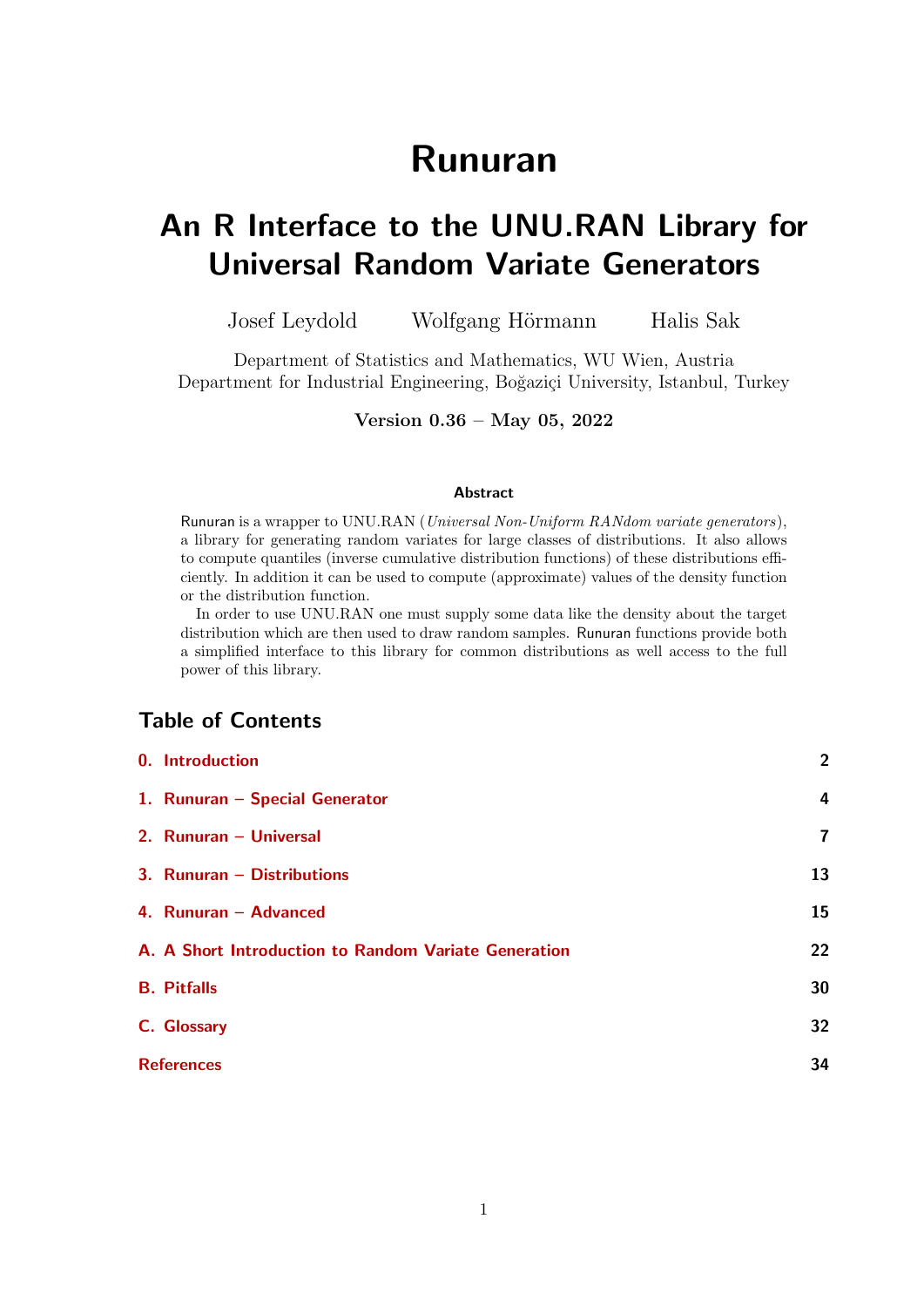# <span id="page-1-0"></span>0. Introduction

The R package Runuran is a wrapper to UNU.RAN (*Universal Non-Uniform RANdom variate* generators), a library for generating random variates for large classes of distributions. It also allows to compute quantiles (inverse cumulative distribution functions) of these distributions efficiently. This is in particular a prerequisite for quasi-Monte Carlo integration and copula methods. UNU.RAN implements so called *universal* (*automatic* or *black-box*) generators. In order to use UNU.RAN one must supply some data about the target distribution, usually the density, probability vector or cumulative distribution function and (optionally) some other information (such as the mode of the distribution). These are then used to draw random samples. Runuran functions provide both a simplified interface to this library for common distributions as well access to the full power of this library.

Runuran functions are alternatives to standard built-in functions in R which are faster or are suitable for particular applications. Runuran is the package you are looking for if you need

- robust and easy-to-use sampling and quantile functions for continuous and discrete distributions (such as Normal, Beta, Gamma, Generalized Hyperbolic, Binomial, . . . distributions);
- to draw samples from truncated distributions;
- random samples for special applications like variate reduction techniques, QMC or copula methods;
- simulate random variates from some unusual distribution that you just found in a paper or derived from your statistical model;
- to find out properties of various generation methods (such as speed, quality of generated point set, conservation of structures, . . . ).

If your aim is just (1) and you are not keen on learning more about universal generators please proceed to [Section 3.](#page-12-0)

Universal algorithms for non-uniform random variate generation work for quite large classes of distributions but require the following three steps:

- $(U1)$  Information gathering: The user has to provide some information about the *distri*bution. The kind of information depends on the chosen method.
- (U2) Creation of tables: In the setup tables are created. These adjust the algorithm for sampling from the target distribution. The table size depends on the chosen method but can be controlled to some extend.
- $(U3)$  Generation of a random sample: These tables are then used to *generate* a random sample.

It is obvious that table size, setup time, and marginal generation time strongly depend on the chosen method. By a rule-of-thumb methods with large tables have very fast marginal generation times that hardly depend on (or are even independent from) the given target distribution. But then they have an expensive setup. Vice versa, when the table is small we have fast setup and slow marginal generation times or the generated points are less accurate in case of approximate methods. Many of the algorithms allow to control the table size to some extend.

The choice of the generation method itself depends on the application for which the random sample is requested. Of course, the target distribution has to satisfy certain conditions for each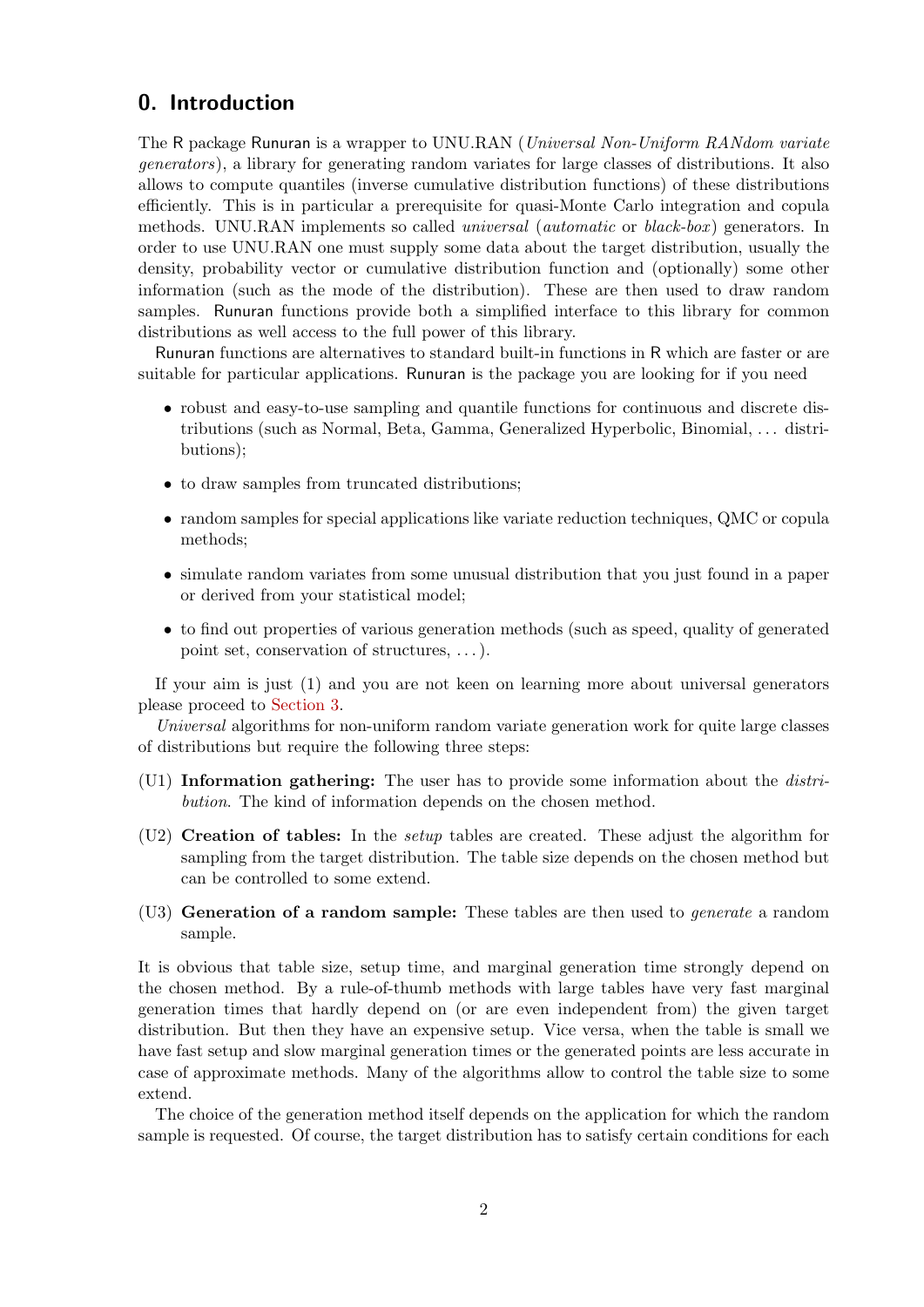of these algorithms. We refer the user to our extensive monograph [\[2\]](#page-33-1) for detailed information about these generation methods. For convenience we have added a (very) short survey on the basic principles of random variate generation in [Appendix A](#page-21-0) ([A Short Introduction to Random](#page-21-0) [Variate Generation](#page-21-0)). Terms and concepts that are used in the description of the methods in this manual are listed in [Appendix C](#page-31-0) ( $Glossary$ ).

We have compiled a collection of such universal algorithms in UNU.RAN. The source code and a detailed manual can be found in [\[4\]](#page-33-2). The library is written in ANSI C and provides an interface to Steps  $(U1)$ – $(U3)$  for such universal algorithms. The setup is sometimes quite expensive even if the required table is small, since there are checks whether the conditions for the chosen method (e.g., log-concavity) are satisfied as well as checks for the consistency of the given data for the target distribution. Thus the setup and the generation are split, such that the former part creates an object that can be used many times for creating random samples.

R package Runuran provides a wrapper to the UNU.RAN library<sup>[1](#page-2-0)</sup>. The package implements four sets of functions of increasing power (and thus complexity):

### • Runuran [– Special Generator](#page-12-0) [\(Section 1\)](#page-3-0):

These functions provide easy-to-use sampling algorithms for particular distributions. Their syntax is similar to the built-in sampling algorithms (but usually have an additional domain argument). They can be used as replacements for the respective R functions (if the latter exists), e.g., urnorm can be used instead of rnorm for generating normal random variates. These functions also show the interested user how we used the more powerful functions below.

### • Runuran [– Universal](#page-6-0) [\(Section 2\)](#page-6-0):

These functions provide more flexibility. They offer an interface to use a carefully selected collection of UNU.RAN methods with their most important variants. Their arguments allow setting all required data and parameters. Thus they combine Steps (U1) and (U2) in a single function. On the contrary to functions like urnorm, they do not return a random sample but a UNU.RAN generator object that can be used for sampling using ur or uq (Step U3). For example, the function  $tdr$  new creates a generator object that applies the transformed density rejection (TDR) method.

### • Runuran [– Distribution](#page-12-0) [\(Section 3\)](#page-12-0):

Coding the required functions for particular distributions can be tedious. Thus we have compiled a set of functions that create UNU.RAN distribution objects that can directly be used with the functions from section [Universal](#page-6-0) [\(Section 2\)](#page-6-0).

### • Runuran [– Advanced](#page-14-0) [\(Section 4\)](#page-14-0):

These functions implement a wrapper to the UNU.RAN string API and is thus the most powerful interface. Thus more generation methods and more parameters for all UNU.RAN methods are available. Now Steps (U1) and (U2) are split in two different tasks.

Uniform random numbers. All UNU.RAN methods use the R built-in uniform random number generator as the source of (pseudo-) random numbers. Thus the generated samples depend on the state .Random.seed and can be controlled by the R functions RNGkind and set.seed.

<span id="page-2-0"></span><sup>&</sup>lt;sup>1</sup>We first described such a package in [\[6\]](#page-33-3). However, the interface has been changed and extended since then.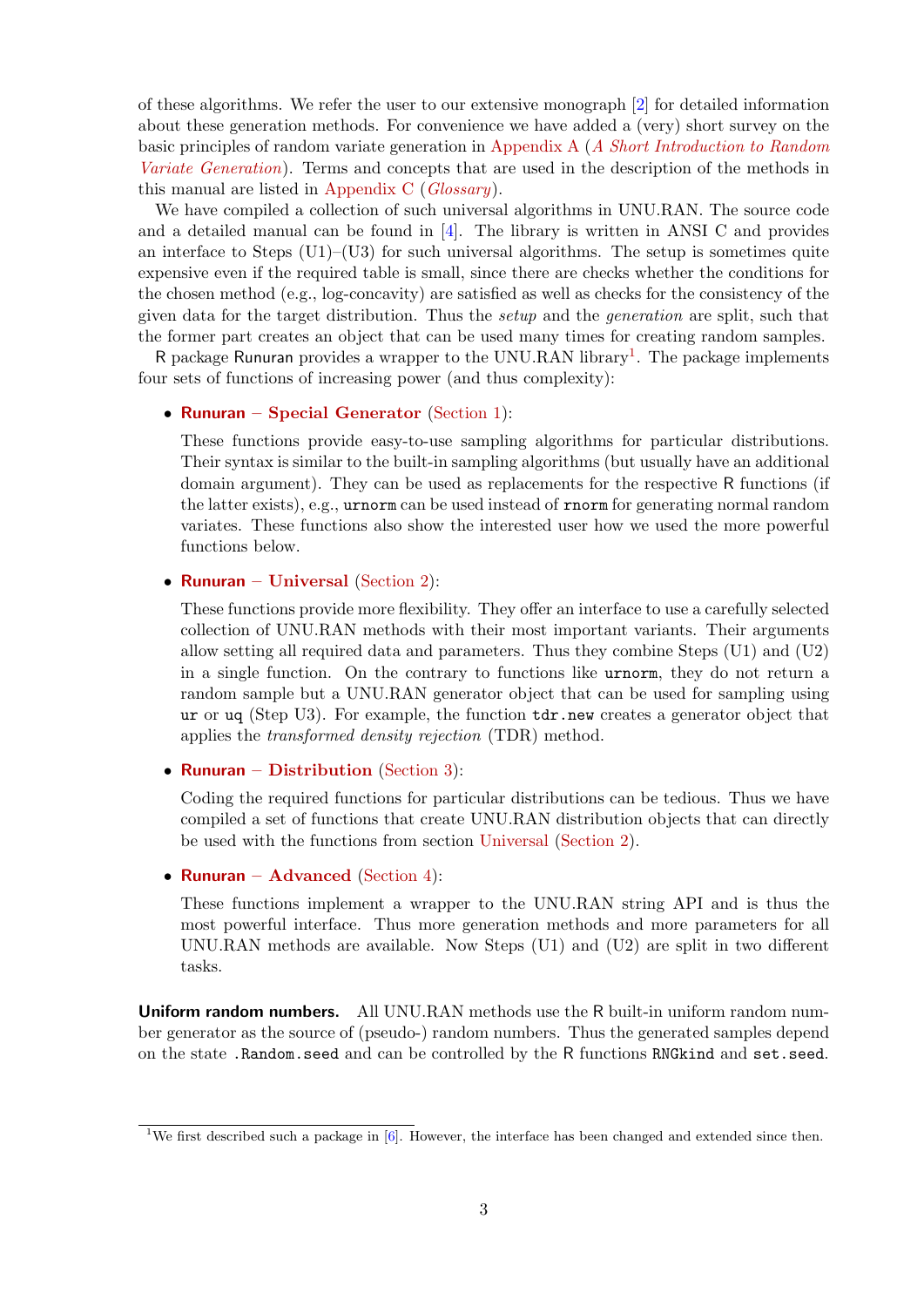# <span id="page-3-0"></span>1. Runuran – Special Generator

There are generation functions for approximately 30 standard distributions to facilitate the use of the package. All these functions share a similar syntax and naming scheme (only u is prefixed) with their analogous Rbuilt-in generating functions (if these exist) but have optional domain arguments lb and ub, i.e., these calls also allow to draw samples from truncated distributions:

```
ur...(n, distribution parameters, lb , ub)
```
Compared to the corresponding R functions these ur... functions have a slightly different behavior.

- For large sample sizes these functions are often much faster (e.g., a factor of about 5 for the t-distribution.
- For small samples they are comparatively slow.
- All  $ur...$  functions allow to sample from truncated versions of the original distributions. Therefore the arguments lb (lower border) and ub (upper border) are available for all ur... functions.
- Almost all  $ur...$  functions are based on fast numerical inversion algorithms. This is important for example for generating order statistics or random vectors from copulas.
- All  $ur...$  functions do **not** allow vectors as arguments (to be more precise: they only use the first element of the vector).

 $\equiv$  Example

> ## Draw sample of size 10 from standard Gaussian distribution > urnorm(10) [1] 0.625864311 1.859109547 -0.001635127 -0.765645858 -0.221335582 [6] -1.107499690 0.384815908 0.983691506 -1.111818163 -1.869207794 > ## Draw sample from truncated non-standard Gaussian distribution  $>$  urnorm(10, mean = 1, sd = 0.5, 1b = 2, ub = Inf) [1] 2.107175 2.007111 2.031992 2.059324 2.305491 2.311887 2.063057 2.264019 [9] 2.394192 2.237585

The ur... functions can be used as-is. But they also are examples how the more advanced functions in [Section 2–](#page-6-0)[4](#page-14-0) can be used. Just type the name of such a function to display its source.

Example  $\equiv$ 

> urnorm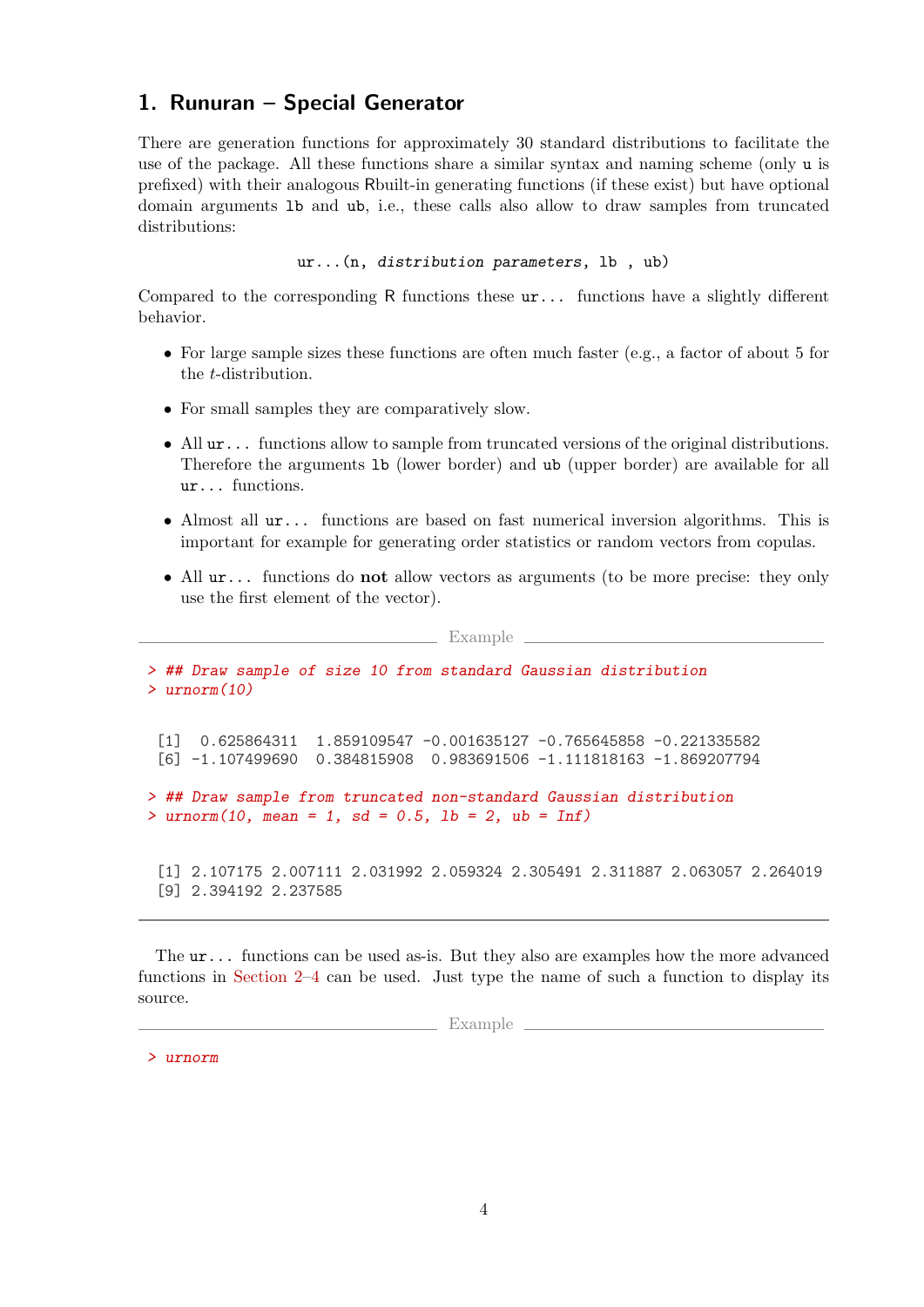```
function (n, mean = 0, sd = 1, lb = -Inf, ub = Inf)
{
    unr <- new("unuran", paste("normal(", mean, ",", sd, "); domain=(",
       lb, ",", ub, ")"), "HINV")
    unuran.sample(unr, n)
}
<bytecode: 0x5595392aa9d8>
<environment: namespace:Runuran>
```
Currently the following distributions are available (see the corresponding help page for details):

| Function                 |            | Distribution                            |
|--------------------------|------------|-----------------------------------------|
| urbeta                   | $\cdots$   | <b>Beta</b>                             |
| urburr                   |            | Burr                                    |
| urcauchy                 |            | $\ldots$ Cauchy                         |
| urchi                    |            | $\ldots$ Chi                            |
| urchisq                  |            | Chi-squared                             |
| urexp                    | $\ldots$   | Exponential                             |
| urextremeI               |            | $\ldots$ Gumbel (extreme value type I)  |
| urextremeII              | $\cdots$   | Frechet (extreme value type II)         |
| $\pi$                    | $\ldots$ F |                                         |
| urgamma                  |            | Gamma                                   |
| urgig                    |            | GIG (generalized inverse Gaussian)      |
| urhyperbolic  Hyperbolic |            |                                         |
| urlaplace                |            | Laplace                                 |
| urlnorm                  |            | $\ldots$ Log-Normal                     |
| urlogis                  |            | $\ldots$ Logistic                       |
| urlomax                  |            | $\ldots$ Lomax                          |
| urnorm                   |            | $\ldots$ Normal (Gaussian)              |
| urpareto                 |            | $\ldots$ Pareto (of first kind)         |
| urplanck                 |            | Planck                                  |
|                          |            | urpowerexp  Powerexponential (Subbotin) |
| urrayleigh  Rayleigh     |            |                                         |
| urt                      |            | $\dots$ t (Student)                     |
| urtriang                 |            | Triangular                              |
| urweibull                |            | Weibull                                 |

### Continuous Univariate Distributions (24)

### Discrete Univariate Distributions (6)

| Function                   | Distribution      |
|----------------------------|-------------------|
| urbinom                    | Binomial          |
| urgeom                     | Geometric         |
| urhyper                    | Hypergeometric    |
| urlogarithmic  Logarithmic |                   |
| urnbinom                   | Negative Binomial |
| urpois                     | Poisson           |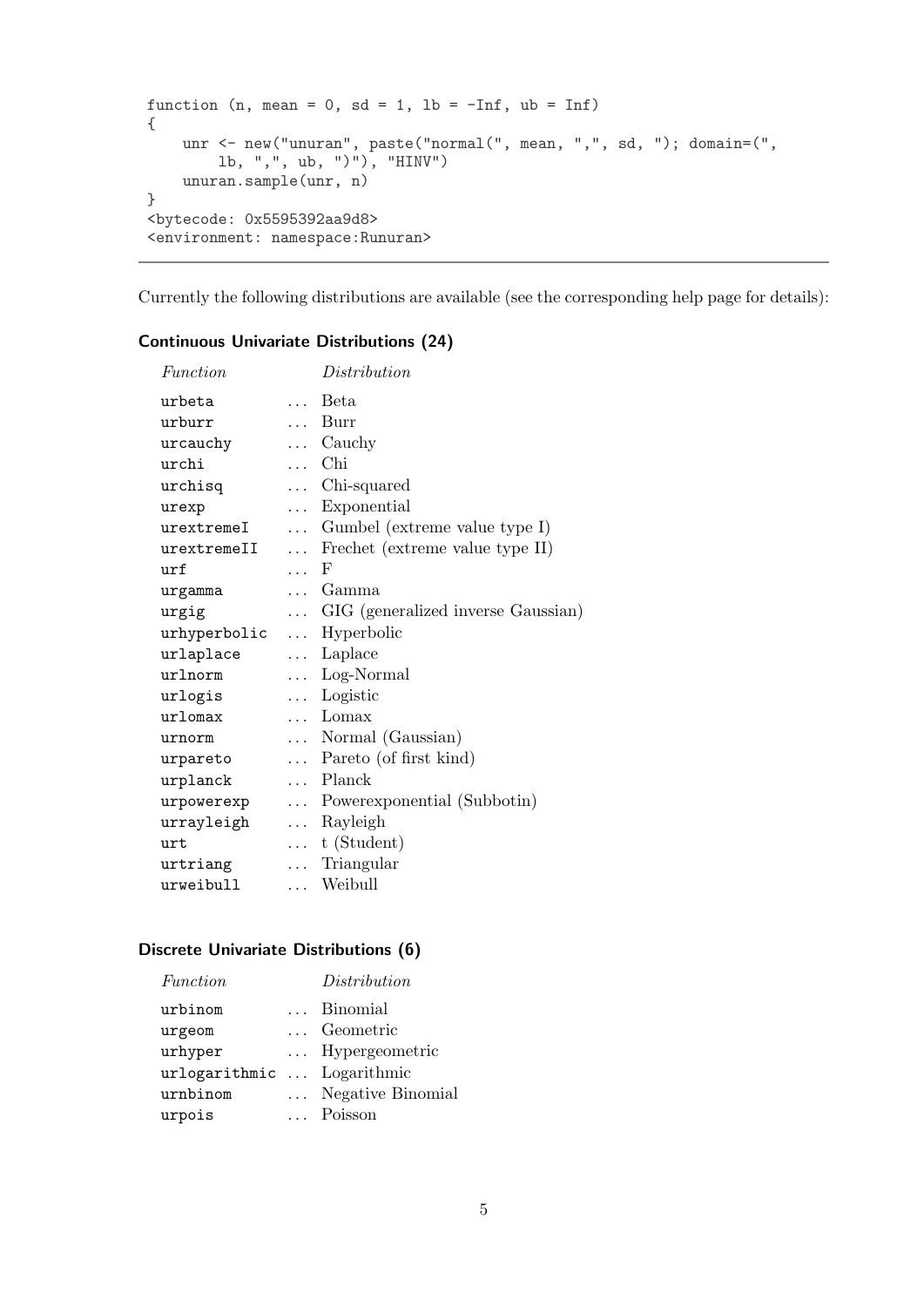Uniform random numbers. All UNU.RAN methods use the R built-in random number generator as the source of (pseudo-) random numbers. Thus the generated samples depend on the state .Random.seed and can be controlled by the R functions RNGkind and set.seed.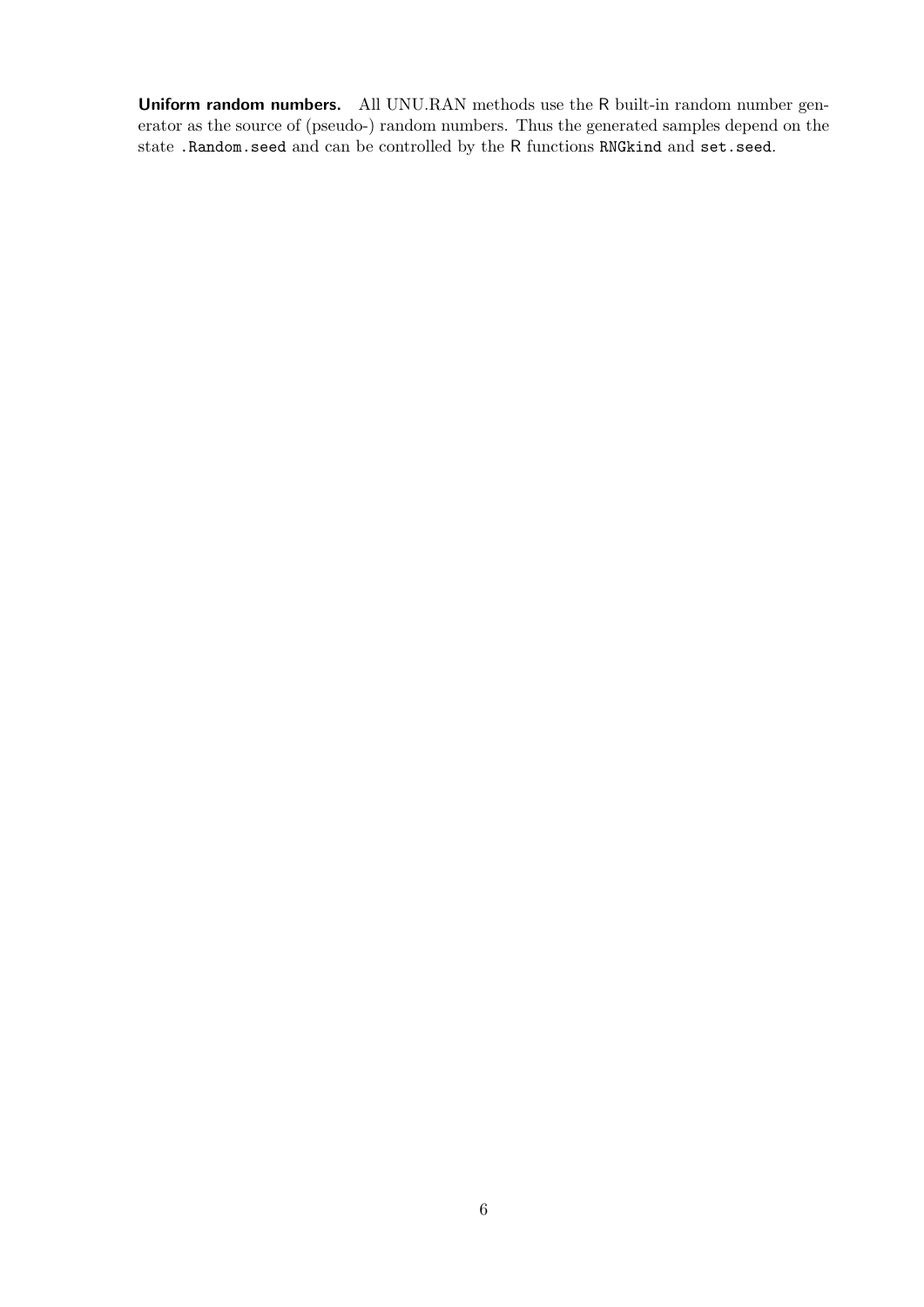# <span id="page-6-0"></span>2. Runuran – Universal

The power of UNU.RAN does not lie in a collection of generators for some standard distributions but in a collection of universal generation methods that allow drawing samples of pseudorandom variates for particular purposes. For example, it is possible to generate samples that follow some non-standard distributions for which no special generation methods exist. These black-box methods are also well suited for standard distributions (e.g., some of our methods are much faster when applied to some distributions compared to the corresponding R built-in functions).

Thus we have compiled a set of functions that offer an interface to carefully selected UNU.RAN methods with their most important parameters. Their arguments allow setting all required data about the distribution as well as the parameters of the chosen method. Thus they combine Steps (U1) and (U2) in a single function. These functions return UNU.RAN generator objects that can be used for sampling using ur (Step U3).

Example

```
> ## Use method TDR (Transformed Density Rejection) to
> ## draw a sample of size 10 from a hyperbolic distribution with PDF
> ## f(x) = const * exp(-sqrt(1+x^2)) on domain (-Inf,Inf).
>
> ## We first have to define a function that returns the density.
> pdf <- function (x) { exp(-sqrt(1+x^2)) }
> ## Next create the UNU.RAN object.
> gen <- tdr.new(pdf=pdf, lb=-Inf, ub=Inf)
> ## Now we can use this object to draw the sample.
> ## (Of course we can repeat this step as often as required.)
> x \leftarrow ur(\text{gen},10)> x[1] -1.4797105 -2.1357640 -1.1711325 2.0909458 -1.4690417 -1.0692303
 [7] 0.7769772 -0.7697734 0.9101039 -0.4907194
```
UNU.RAN objects provide information about themselves. (Note that the displayed data also give information for advanced uses of Runuran, see [Section 4.](#page-14-0))

```
\equiv Example \equiv
```

```
> gen
```
Object is UNU.RAN object: method: tdr distr: [S4 class] inversion: FALSE generator ID: TDR.003 distribution: name = unknown type = continuous univariate distribution functions = PDF dPDF domain  $=$   $(-\inf, \inf)$ center = 0 [default]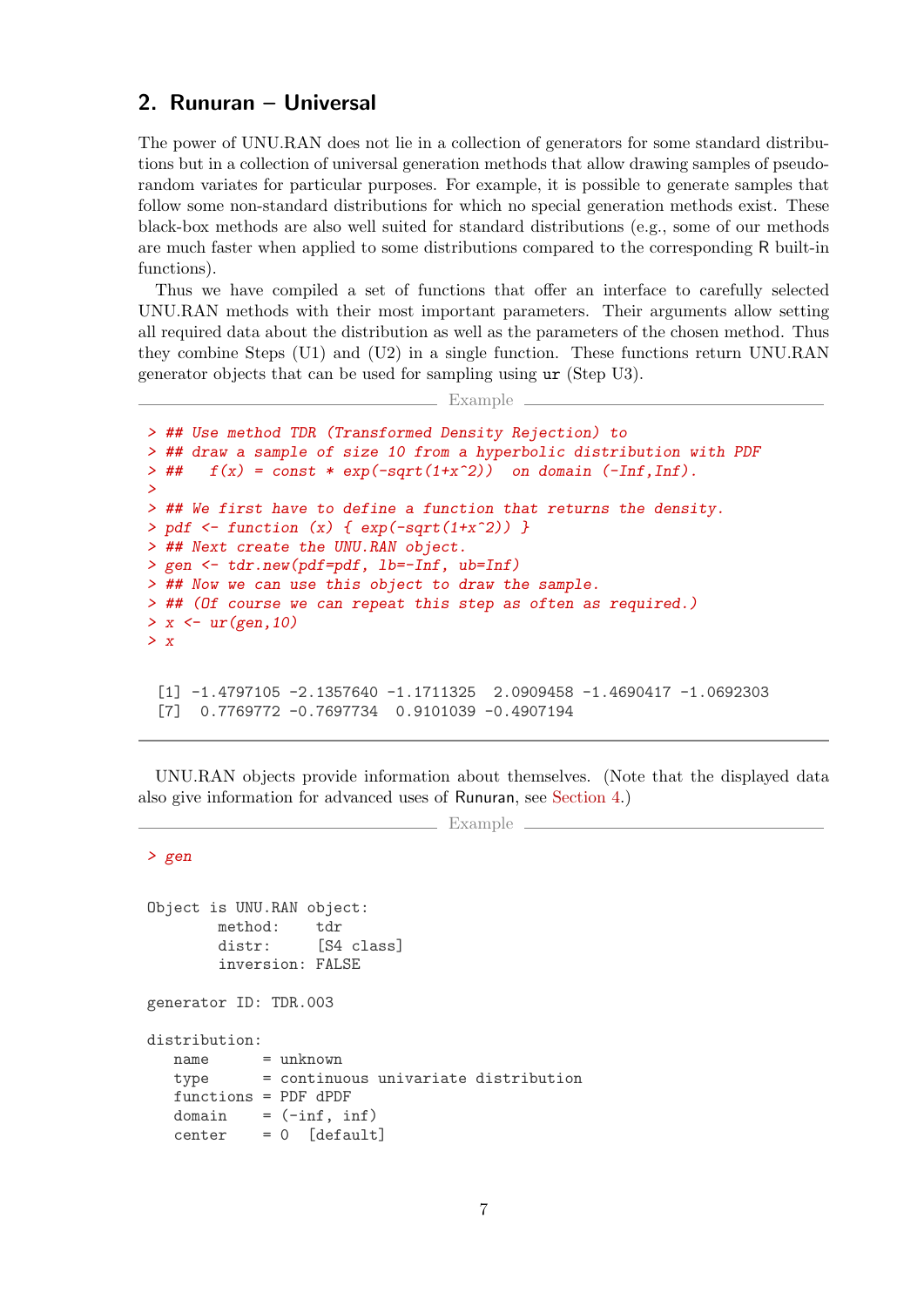```
method: TDR (Transformed Density Rejection)
   variant = PS (proportional squeeze)
   T_c(x) = -1/sqrt(x) ... c = -1/2performance characteristics:
   area(hat) = 1.2056rejection constant <= 1.00532
   area ratio squeeze/hat = 0.994707# intervals = 48
```
As pointed out, it is possible to sample from quite arbitrary distributions (e.g., truncated distributions). Here is an example using method ARS (Adaptive Rejection Sampling), which is slightly slower but numerically more robust than TDR.

```
Example
```

```
> ## Use method ARS (Adaptive Rejection Sampling) to
> ## draw a sample of size 10 from a truncated Gaussian on [100,Inf).
>
> ## Define a function that returns the log-density.
> 1pdf \leftarrow function (x) { -0.5*x^2 }> ## Create UNU.RAN object.
> gen <- ars.new(logpdf=lpdf, lb=100, ub=Inf)
> ## Draw sample.
> ur(gen, 10)
```
[1] 100.0117 100.0061 100.0016 100.0001 100.0050 100.0028 100.0006 100.0052 [9] 100.0238 100.0004

One also can directly use density functions provided by R.

```
> ## Draw a sample from Gaussian distribution with
> ## mean 2 and standard deviation 5.
>
> ## Create UNU.RAN object.
> ## Use R function 'dnorm(x, mean=2, sd=5, log=TRUE)' as density.
> gen <- ars.new(logpdf=dnorm, lb=-Inf, ub=Inf, mean=2, sd=5, log=TRUE)
> ## Draw sample.
> ur(gen,10)
 [1] 0.2264686 8.0762201 -3.5511744 -6.7838276 9.3753497 5.4558650
 [7] 2.4251629 -3.5085967 -1.5708652 3.8365124
```
Example

Furthermore, an object that implements an inversion method can be used as an argument for the quantile function uq. This is convenient for copula methods or quasi-Monte Carlo methods.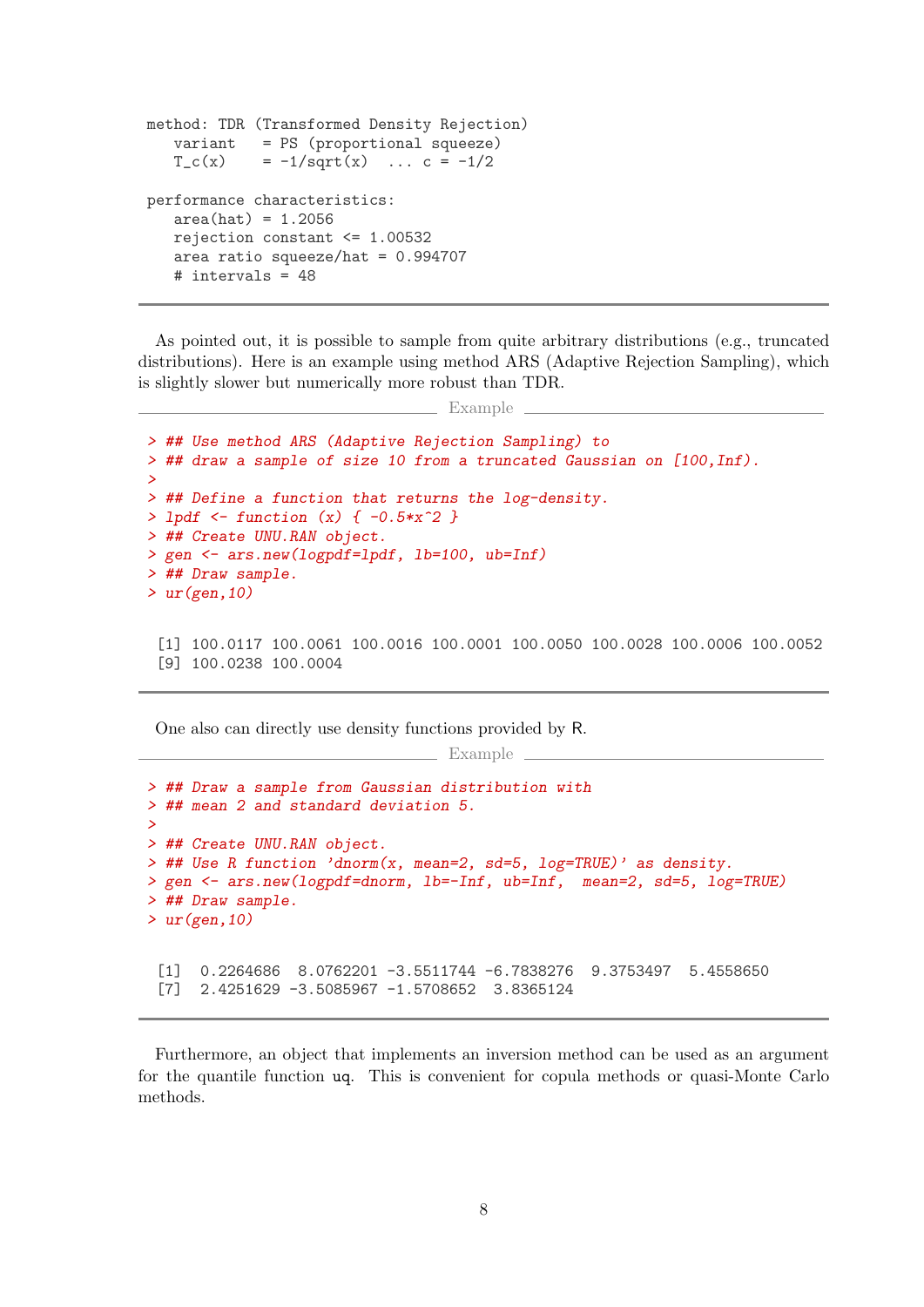```
<u>Example</u>
```

```
> ## Compute quantiles for hyperbolic distribution with PDF
\Rightarrow ## f(x) = const * exp(-sqrt(1+x^2)) on domain (-Inf,Inf).
> ## Thus we need an inversion method. We choose PINV.
>
> ## Create UNU.RAN object.
> pdf <- function (x) { exp(-sqrt(1+x^2)) }
> gen <- pinv.new(pdf=pdf, lb=0, ub=Inf, uresolution=1e-14)
> ## Get some quantiles
> uq(gen, c(0.005, 0.01, 0.025, 0.05, 0.5, 0.95, 0.975, 0.99, 0.995))
[1] 0.008180859 0.016362265 0.040915247 0.081899046 0.924464417 3.386748732
[7] 4.096624431 5.028728582 5.730822726
```
Functions ud and up allow to evaluate density and (approximate) cumulative distribution function of the requested distribution. However, this feature may not be available for all distribution objects or generator objects.

Example

```
> ## Compute density for a given distribution or generator object.
> ## However, this only works when the density is already stored in
> ## the object.
>
> ## Use distribution object
> distr \le unuran.cont.new(pdf=function(x){exp(-x)}, lb=0,ub=Inf)
> x < -ud(distr, 0.5)> x[1] 1.000000000 0.367879441 0.135335283 0.049787068 0.018315639 0.006737947
> ## Use generator object
> gen <- pinvd.new(distr)
> x < - u d(gen, 0.5)> x[1] 1.000000000 0.367879441 0.135335283 0.049787068 0.018315639 0.006737947
> ## Method PINV can also be used to estimate the CDF of the distribution
> x < - up(gen, 0:5)
> x[1] 0.0000000 0.6321206 0.8646647 0.9502129 0.9816844 0.9932621
>
```
Uniform random numbers. All UNU.RAN methods use the R built-in random number generator as the source of (pseudo-) random numbers. Thus the generated samples depend on the state .Random.seed and can be controlled by the R functions RNGkind and set.seed.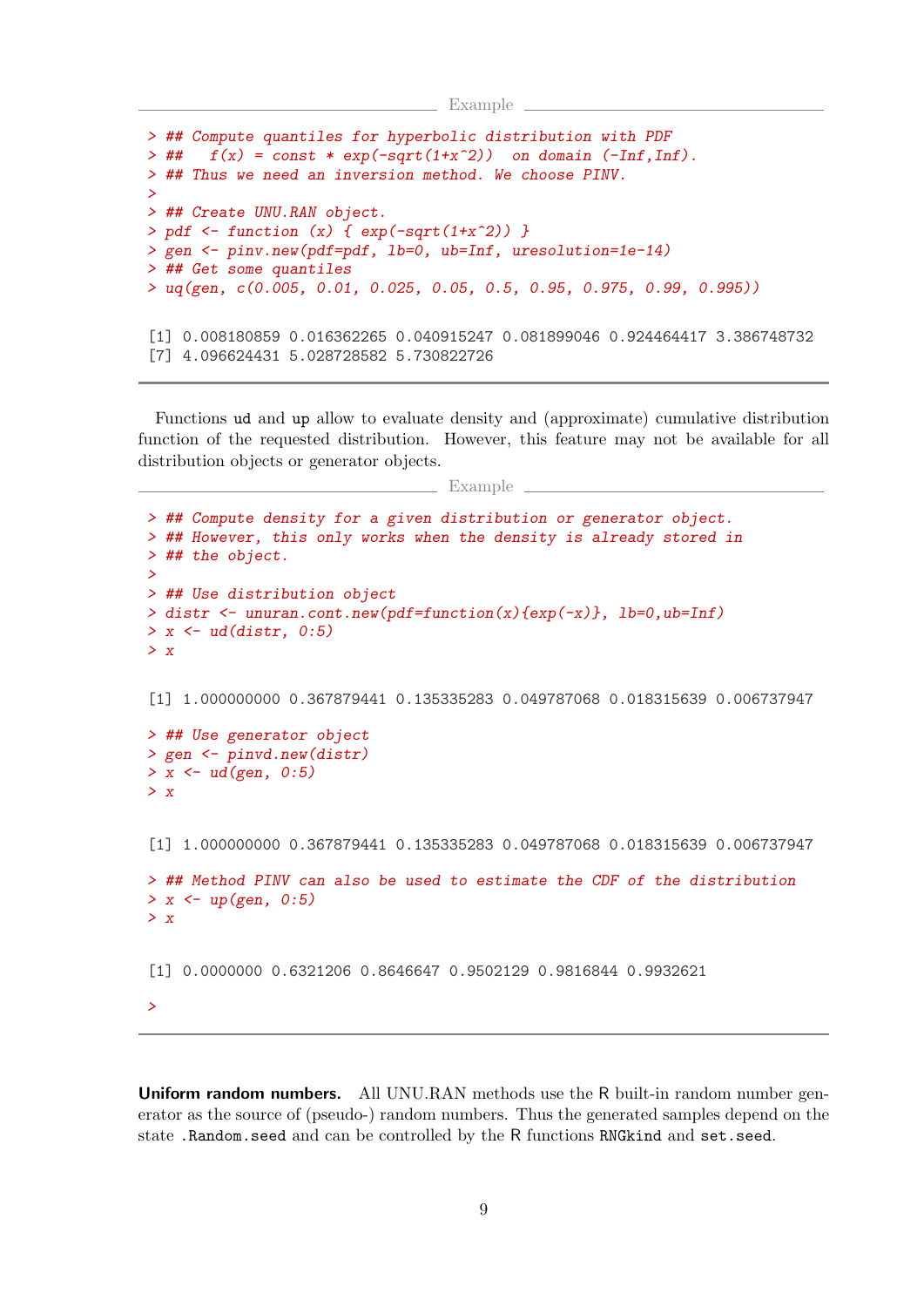### 2.1. List of Universal Methods

In the following we give an overview of the available methods. Each of these functions creates a UNU.RAN object that can be used for sampling from the corresponding distribution by means of function ur. Note that methods that implement an inversion method can be used for the quantile function uq. For the syntax of these functions see the corresponding help page. For details about the method we refer to our extensive monograph [\[2\]](#page-33-1).

Most of these sampling methods can be controlled by some additional parameters which are available through the advanced interface unuran.new as described in [Section 4.](#page-14-0) However, these may only be useful in special cases (e.g., distributions with extremal properties).

**Warning.** It is not possible to save and restore a UNU.RAN object between R sessions, nor to copy such objects to different nodes in a computer cluster. UNU.RAN objects must be created in each session (and in each node) from scratch.

However, generator objects for some generation methods can be "packed" using the command 'unuran.packed(unr)<-TRUE'. Then these objects can be handled like any other R object (and thus saved and restored).

**Timing.** The *setup time* and *marginal sampling time* given below only give a rough estimate and vary for particular distributions. As a rule-of-thumb the setup time heavily depends on the target distribution. For methods with fast sampling methods the marginal generation times hardly (or even do not) depend on the target distribution. Whereas for slow methods the marginal sampling times depend on the target distribution.

### 2.1.1. Continuous Univariate Distributions

### • ars.new – Adaptive Rejection Sampling (ARS)

| type:     | rejection method      |
|-----------|-----------------------|
| accuracy  | exact                 |
| required: | log-concave PDF       |
| optional: | derivative of log-PDF |
| setup:    | fast<br>slow          |
| sampling: | fast<br>slow          |

### • itdr.new – Inverse Transformed Density Rejection (ITDR)

| type:     | rejection method                      |
|-----------|---------------------------------------|
| accuracy  | exact                                 |
| required: | monotone PDF, derivative of PDF, pole |
| setup:    | slow L<br>fast                        |
| sampling: | slow<br>fast                          |
|           |                                       |

### • pinv.new – Polynomial interpolation of INVerse CDF (PINV)

| type:     | inversion method              |
|-----------|-------------------------------|
| accuracy  | numerical approximation       |
| required: | bounded PDF                   |
| optional: | center, u-resolution          |
| setup:    | slow $\blacksquare$<br>l fast |
| sampling: | fast<br>slow                  |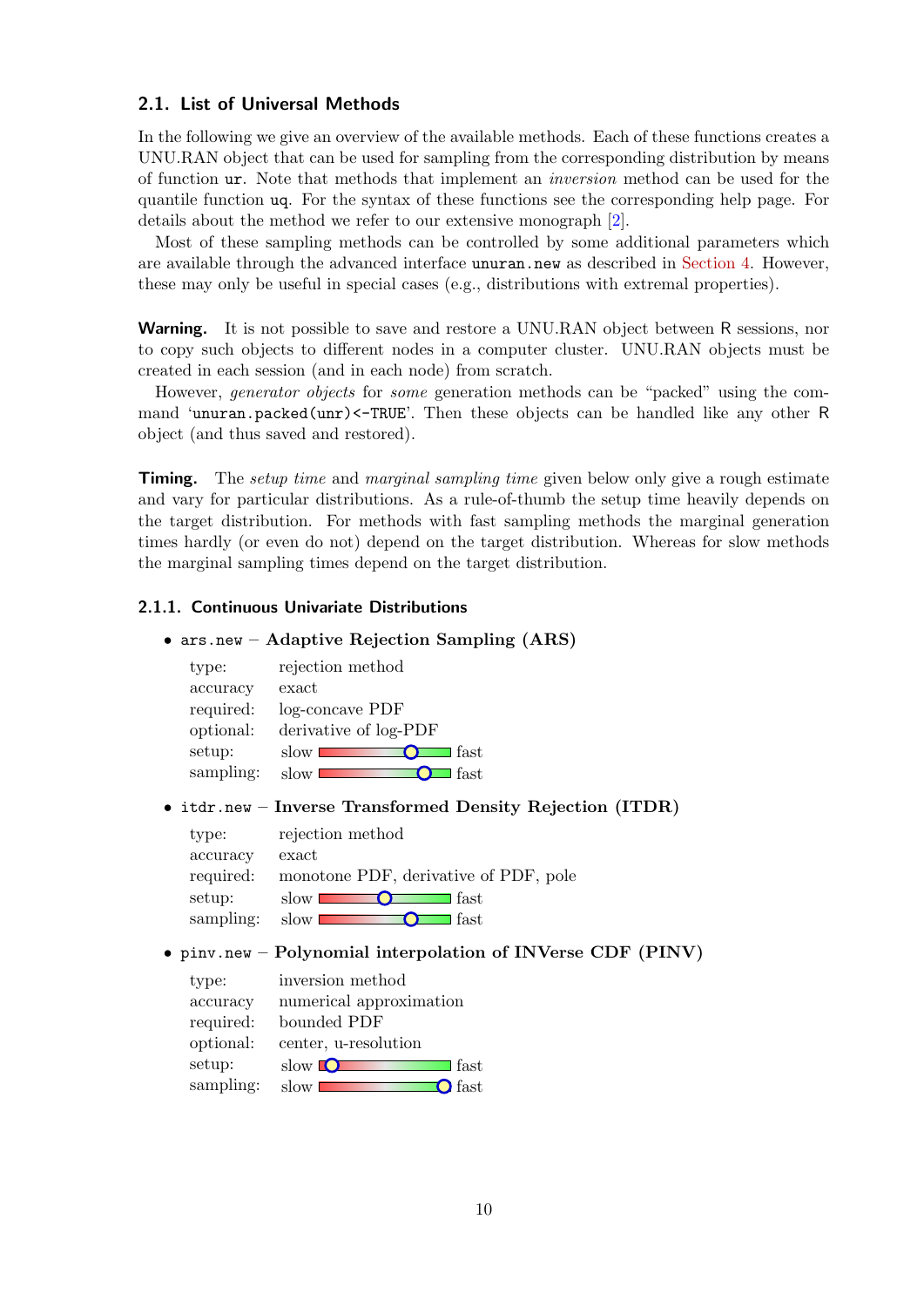### • srou.new – Simple Ratio-Of-Uniforms method (SROU)

| type:     | rejection method                             |
|-----------|----------------------------------------------|
| accuracy  | exact                                        |
| required: | $T_{-r/(r+1)}$ -concave PDF, mode, area      |
| optional: | parameter r                                  |
| setup:    | <b>O</b> fast<br>slow I                      |
| sampling: | fast<br>slow                                 |
| remark:   | robust, works for heavy tailed distributions |
|           |                                              |

## • tdr.new – Transformed Density Rejection (TDR)

| type:     | rejection method        |
|-----------|-------------------------|
| accuracy  | exact                   |
| required: | $T_{-1/2}$ -concave PDF |
| optional: | derivative of PDF       |
| setup:    | $\sf I$ fast<br>slow    |
| sampling: | <b>S</b> fast<br>slow   |
|           |                         |

### 2.1.2. Discrete Distributions

## • dari.new – Discrete Automatic Rejection Inversion (DARI)

| type:     | rejection method                           |
|-----------|--------------------------------------------|
| accuracy  | exact                                      |
| required: | <b>PMF</b>                                 |
| optional: | center, approximate sum over probabilities |
| setup:    | fast<br>slow                               |
| sampling: | slow<br>fast                               |

### • dau.new – Alias-Urn Method (DAU)

| type:     | patchwork method            |
|-----------|-----------------------------|
| accuracy  | exact                       |
| required: | (finite) probability vector |
| setup:    | l fast<br>slow I            |
| sampling: | $\Omega$ fast<br>slow       |
|           |                             |

### • dgt.new – Guide-Table Method for discrete inversion (DGT)

| inversion method                |
|---------------------------------|
| exact                           |
| (finite) probability vector     |
| $\operatorname{slow}$<br>∃ fast |
| $\mathbf{O}$ fast<br>slow       |
|                                 |

### 2.1.3. Multivariate Distributions

### • hitro.new – Hit-and-Run algorithm with Ratio-of-Uniforms Method (HITRO)

| type:     | Markov chain sampler (MCMC)            |
|-----------|----------------------------------------|
| accuracy  | converging Markov chain                |
| required: | <b>PDF</b>                             |
| optional: | center, mode, thinning factor, burning |
| setup:    | fast<br>slow                           |
| sampling: | l fast<br>slow                         |
| remark:   | approximate                            |
|           |                                        |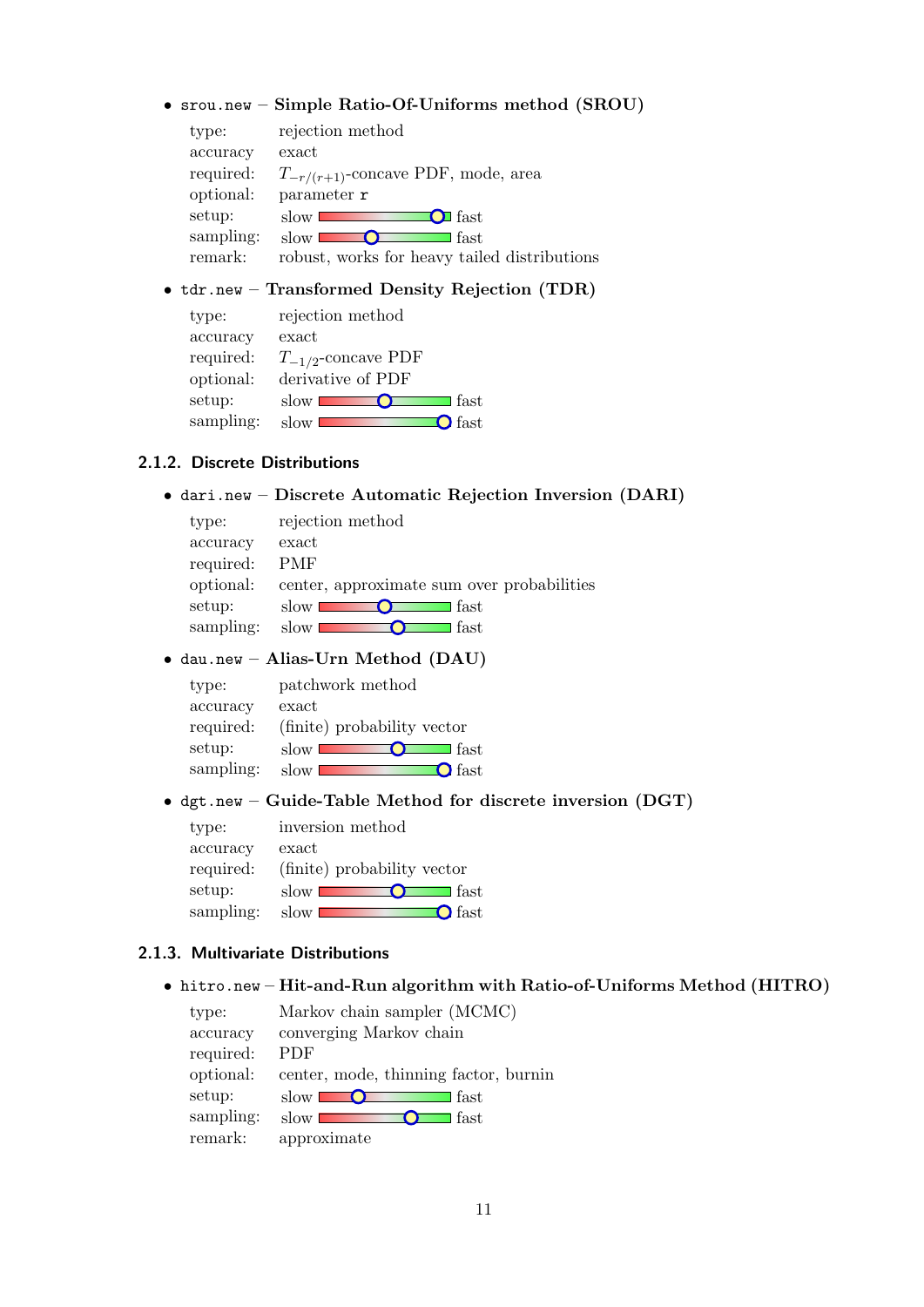# • vnrou.new – Multivariate Naive Ratio-Of-Uniforms method (VNROU)

| type:     | Rejection    |
|-----------|--------------|
| accuracy  | exact        |
| required: | unimodal PDF |
| optional: | center, mode |
| setup:    | fast<br>slow |
| sampling: | fast<br>slow |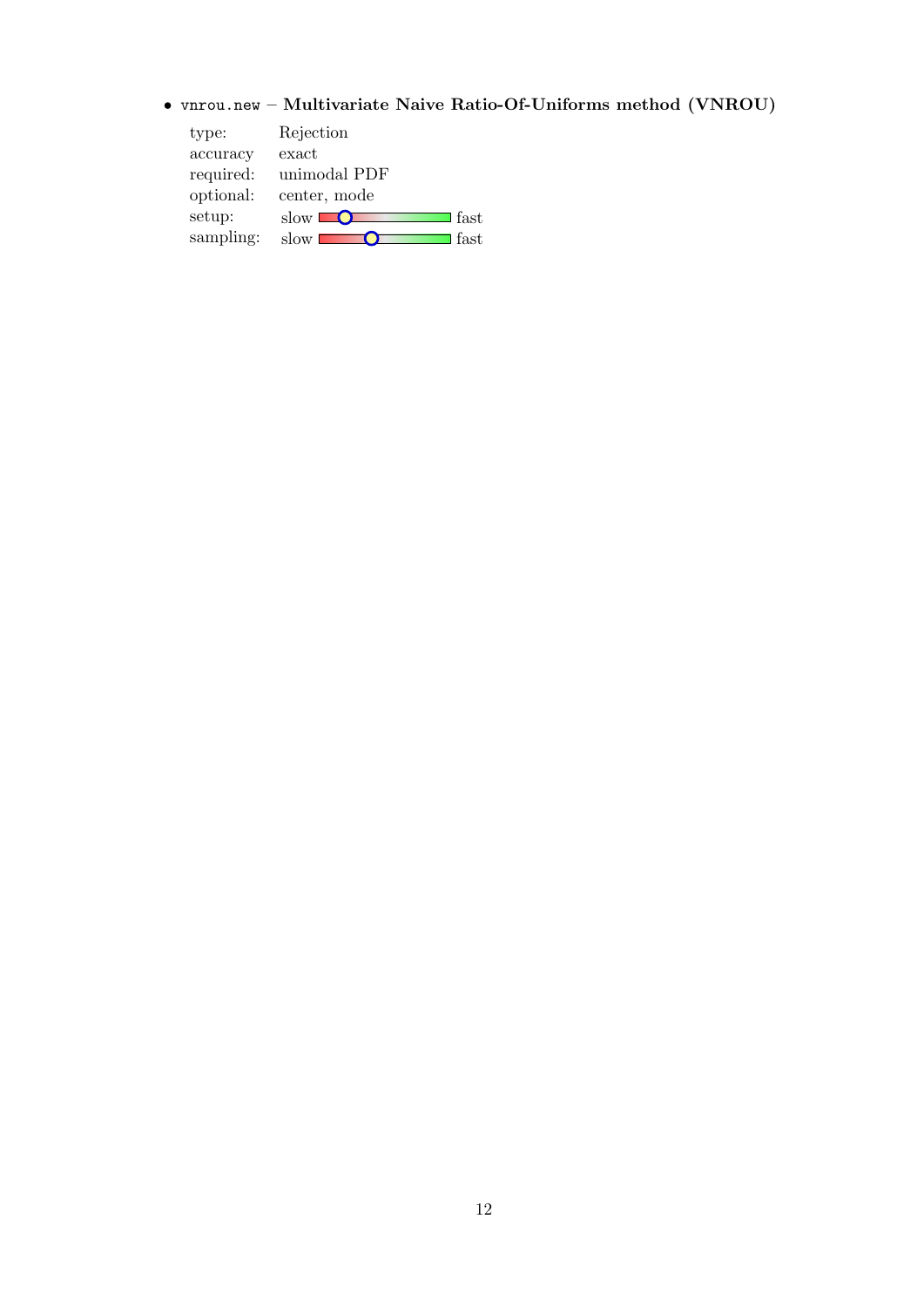# <span id="page-12-0"></span>3. Runuran – Distributions

Coding the required functions for the routines in [Section 2](#page-6-0) can sometimes a bit tedious especially if the target distribution has a more complex density function. Thus we have compiled a set of functions that provides ready-to-use distribution objects. These objects can either be used as argument for unuran.new (see [Section 4\)](#page-14-0) or an alternative form of the functions from [Section 2.](#page-6-0)

These functions share a similar syntax and naming scheme (only ud is prefixed) with analogous Rbuilt-in functions that provide density, distribution function and quantile:

```
ud...(distribution parameters, lb , ub)
```
Example

```
> ## Create an object for a gamma distribution with shape parameter 5.
> distr <- udgamma(shape=5)
> ## Create the UNU.RAN generator object. use method PINV (inversion).
> gen <- pinvd.new(distr)
> ## Draw a sample of size 100
> x < -ur(gen, 100)> ## Compute some quantiles for Monte Carlo methods
> x < -uq(gen, (1:9)/10)
```
Currently the following distributions are available (see the corresponding help page for details):

### Continuous Univariate Distributions (26)

| Function     |            | Distribution                           |
|--------------|------------|----------------------------------------|
| udbeta       | $\cdots$   | Beta                                   |
| udcauchy     |            | $\ldots$ Cauchy                        |
| udchi        | $\cdots$   | Chi                                    |
| udchisq      |            | $\dots$ Chi-squared                    |
| udexp        |            | Exponential                            |
| udf          | $\ldots$ F |                                        |
| udfrechet    | $\cdots$   | Frechet (Extreme value type II)        |
| udgamma      | $\ddotsc$  | Gamma                                  |
| udghyp       |            | Generalized Hyperbolic                 |
| udgig        | $\cdots$   | Generalized Inverse Gaussian           |
| udgumbel     |            | $\ldots$ Gumbel (Extreme value type I) |
| udhyperbolic |            | $\ldots$ Hyperbolic                    |
| udig         |            | Inverse Gaussian (Wald)                |
| udlaplace    |            | Laplace (double exponential)           |
| udlnorm      |            | $\ldots$ Log Normal                    |
| udlogis      |            | Logistic                               |
| udlomax      | $\cdots$   | Lomax (Pareto of second kind)          |
| udmeixner    | $\cdots$   | Meixner                                |
| udnorm       | $\cdots$   | Normal (Gaussian)                      |
| udpareto     | $\cdots$   | Pareto (of first kind)                 |
| udpowerexp   | $\cdots$   | Power exponential (Subbotin)           |
| udrayleigh   | $\cdots$   | Rayleigh                               |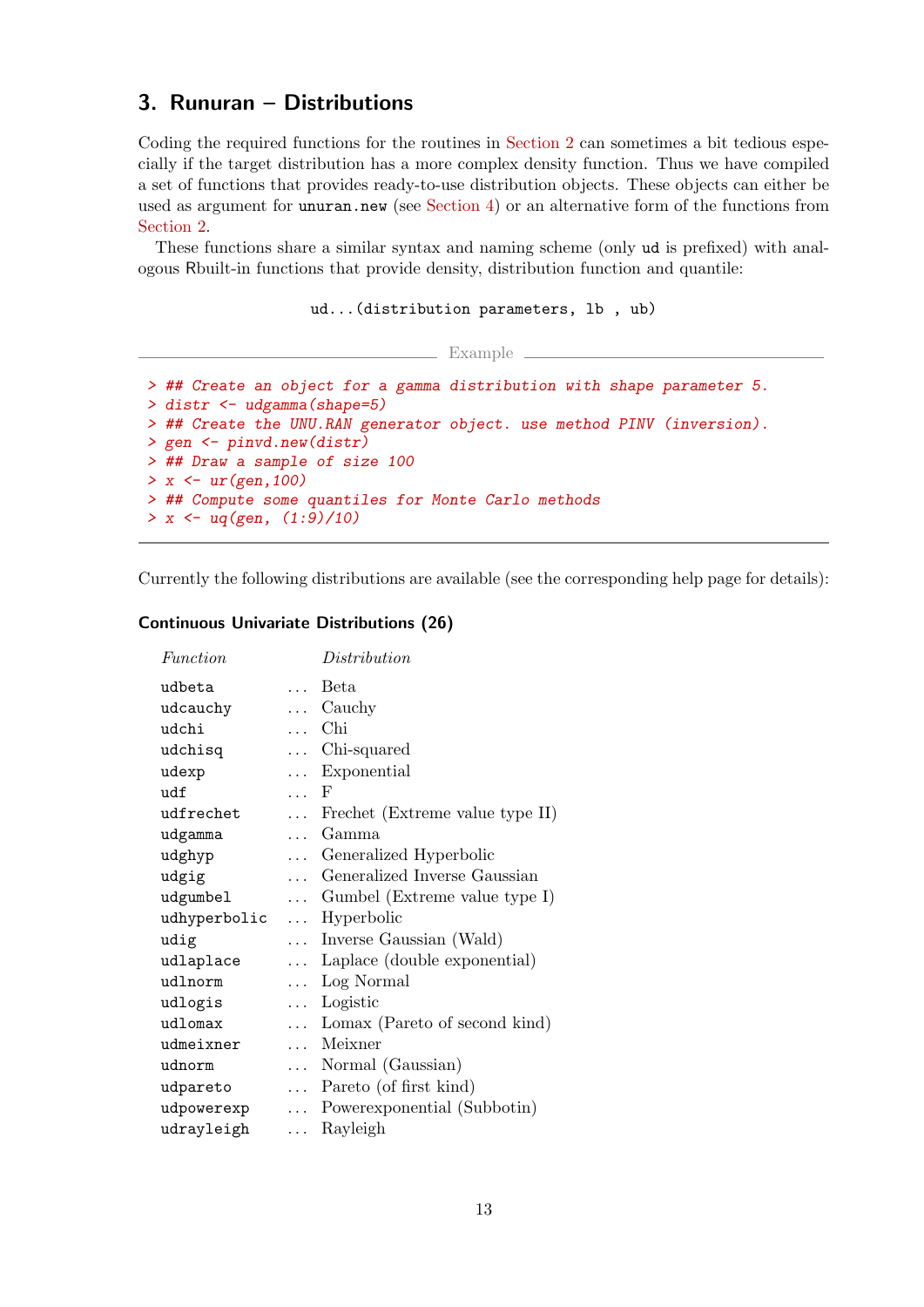| udslash   | Slash                            |
|-----------|----------------------------------|
| udt       | $\ldots$ t (Student)             |
| udvg      | Variance Gamma                   |
| udweibull | Weibull (Extreme value type III) |

# Discrete Univariate Distributions (6)

| Function                   | Distribution      |
|----------------------------|-------------------|
| udbinom                    | Binomial          |
| udgeom                     | Geometric         |
| udhyper                    | Hypergeometric    |
| udlogarithmic  Logarithmic |                   |
| udnbinom                   | Negative Binomial |
| udpois                     | Poisson           |
|                            |                   |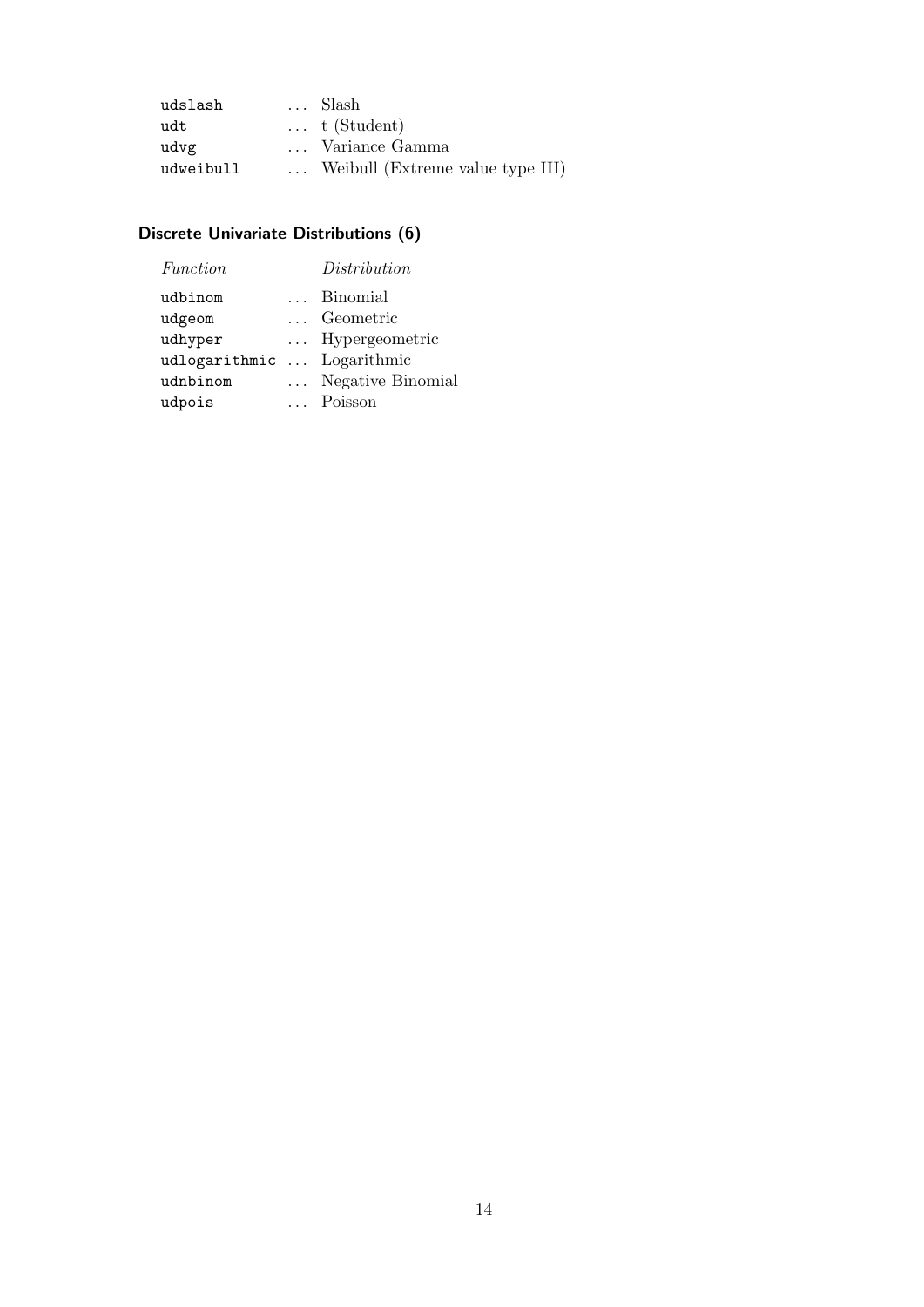# <span id="page-14-0"></span>4. Runuran – Advanced

Using the advanced interface of package Runuran requires three steps:

- (U1) Create a distribution object that contains all required information about the target distribution.
- (U2) Choose a generation method and create a UNU.RAN object.
- (U3) Use this object to draw samples from the target distribution.

In the following we shortly describe the main idea behind. For the syntax and the details of the R function we refer to the corresponding help page. For the UNU.RAN method we refer to its manual [\[4\]](#page-33-2).

**Warning.** Both the *distribution object* and the UNU.RAN *generator object* contain pointers to external memory. Thus it is not possible to save and restore a UNU.RAN object between R sessions, nor to copy such objects to different nodes in a computer cluster. Distribution and UNU.RAN objects must be created in each session (and each node) from scratch.

However, generator objects for some generation methods can be "packed" using the command 'unuran.packed(unr)<-TRUE'. Then these objects can be handled like any other R object (and thus saved and restored).

### <span id="page-14-1"></span>4.1. U1 – Create a distribution object

Runuran uses S4 classes to store information about distributions. Thus the following three functions create instances of the corresponding classes (for the syntax and details of these functions we refer to the corresponding help page):

- unuran.cont.new: univariate continuous distributions
- unuran.discr.new: discrete distributions
- unuran.cmv.new: multivariate continuous distributions

Each of these functions allow to set various data about the target distribution. The kind of data depends of course on the type of distribution object. It is the responsibility of the user to supply consistent data. It is not necessary to fill all the "slots" of the objects. It depends on the chosen method which data are essential or used if provided (all other data are simply ignored).

The functions of [Section 3](#page-12-0) immediately create such S4 objects for some particular distributions.

### 4.2. U2 – Create a UNU.RAN generator object

Runuran uses an S4 class to store information about distributions. It can be created by the following function (for further details we refer to the corresponding help page):

### • gen <- unuran.new(distr,method)

where

- distr is an instance of a distribution object created in Step (U1), and
- method is a string for the UNU.RAN string API, see Section 3.4 (Method String) in the UNU.RAN manual [\[4\]](#page-33-2).

The given distribution must contain all data about the target information that are required for the chosen method.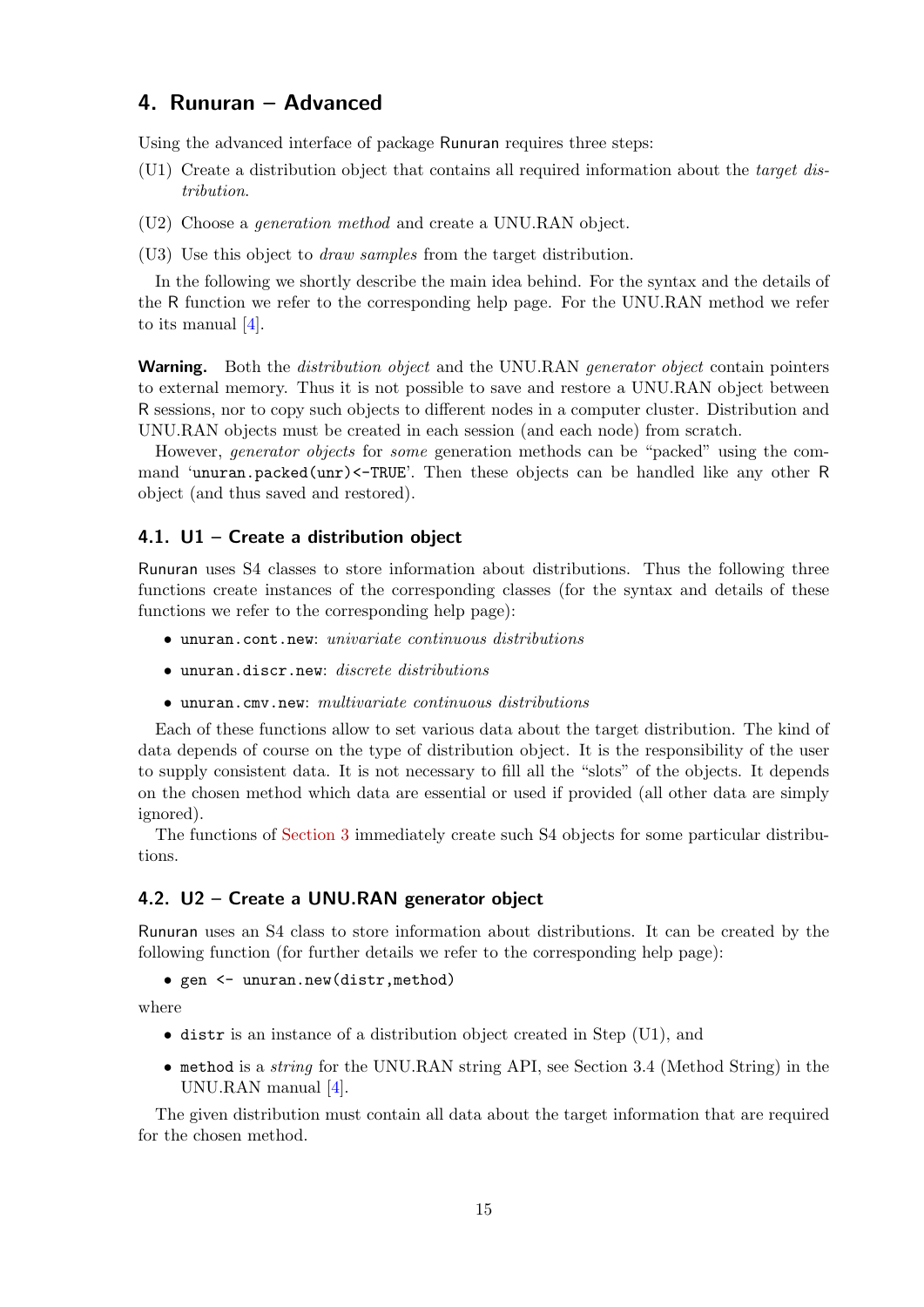Remark. UNU.RAN also has a string API for distributions, see Section 3.2 (Distribution String) in the UNU.RAN manual [\[4\]](#page-33-2). Thus distr can also be such a string. However, besides some special cases the approach described in [Section 4.1](#page-14-1) above is more flexible inside R.

### 4.3. U3 – Draw samples

The UNU.RAN object created in Step (U2) can then be used to draw samples from the target distribution. Let gen such a generator object.

- ur(gen,n) draws a pseudo-random sample of size n.
- uq(gen,u) computes quantiles (inverse CDFs) for the u values given in vector u. However, this requires that the method (gen) we are using implements an inversion method like PINV or DGT.

In addition it is possible to get some information about the generator object.

- show(gen) (or simply gen) prints some information about the used data of the distribution as well as sampling method and performance characteristics of the generator object on the screen.
- unuran.details(gen) is more verbose and additionally prints parameter settings for the chosen method (including default values) and some hints for changing (improving) its performance.

**Uniform random numbers.** All UNU.RAN methods use the R built-in random number generator as the source of (pseudo-) random numbers. Thus the generated samples depend on the state .Random.seed and can be controlled by the R functions RNGkind and set.seed.

### Example 1: Continuous distribution

```
\equiv Example
```

```
> ## Use method TDR (Transformed Density Rejection) to
> ## draw a sample of size 10 from a hyperbolic distribution with PDF
> ## f(x) = const * exp(-sqrt(1+x^2))> ## restricted to domain [-1,2].
>
> ## We first have to define functions that return the log-density and
> ## its derivative, respectively. (We also could use the density itself.)
> 1f \leftarrow function (x) \{-sqrt(1+x^2) \}> dlf <- function (x) { -x/sqrt(1+x^2) }
> ## Next create the continuous distribution object.
> d <- unuran.cont.new(pdf=lf, dpdf=dlf, islog=TRUE, lb=-1, ub=2,
                      name="hyperbolic")
> ## Create UNU.RAN object. We choose method TDR with
> ## immediate acceptance (IA) and parameter c=0.
> gen <- unuran.new(distr=d, method="tdr; variant_ia; c=0")
> ## Now we can use this object to draw the sample.
> ## (Of course we can repeat this step as often as required.)
> ur(gen, 10)
```

```
[1] -0.67013104 1.58892430 -0.07260846 0.18983673 -0.04292509 -0.89040830
[7] 0.82877509 -0.77169819 0.23275153 -0.90696720
```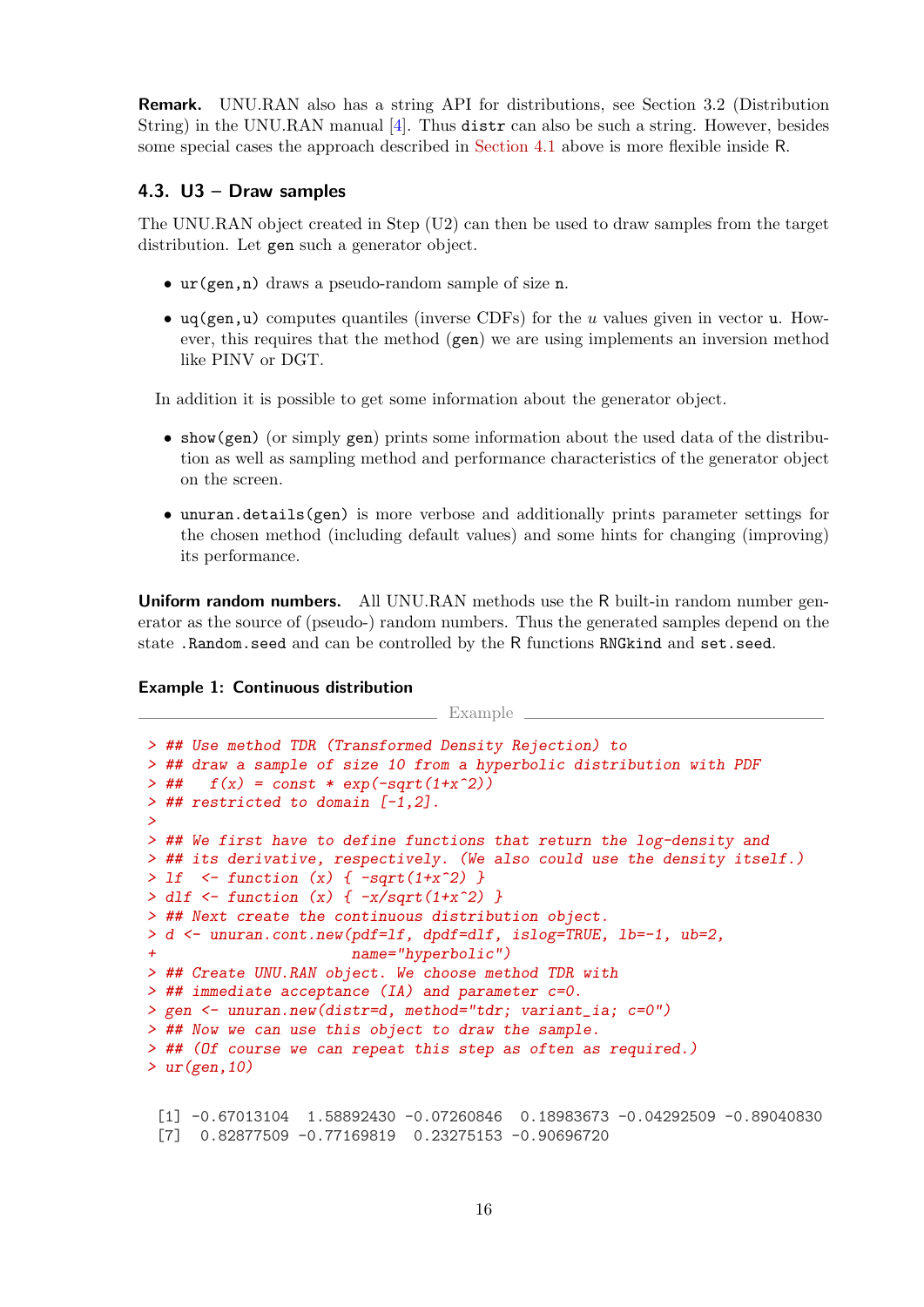```
> ## Here is some information about our generator object.
> unuran.details(gen)
Object is UNU.RAN object:
       method: tdr; variant_ia; c=0
       distr: [S4 class]
       inversion: FALSE
generator ID: TDR.009
distribution:
  name = hyperbolic
   type = continuous univariate distribution
   functions = PDF dPDF
   domain = (-1, 2)center = 0 [default]
[ Hint: You may provide a point near the mode as "center". ]
method: TDR (Transformed Density Rejection)
   variant = IA (immediate acceptance)
   T_c(x) = log(x) \dots c = 0performance characteristics:
   area(hat) = 0.808085rejection constant <= 1.0006
   area ratio squeeze/hat = 0.9994# intervals = 32
parameters:
  variant_ia = on
  c = 0max_sqhratio = 0.99 [default]
  max_intervals = 100 [default]
[ Hint: You can set "max_sqhratio" closer to 1 to decrease rejection constant. ]
```

```
Example 2: Discrete distribution with given probability vector (PV)
```
 $\equiv$  Example  $\equiv$ 

```
> ## Use method DGT (Discrete Guide Table method) to
> ## draw a sample of size 10 from a Binomial distribution given
> ## its probability vector.
>
> ## Create instances of a discrete distribution object
> d <- unuran.discr.new(pv=dbinom(0:100,100,0.4), lb=0, name="binomial(100,0.4)")
> ## Create UNU.RAN object. We choose method DGT.
> gen <- unuran.new(distr=d, method="dgt")
> ## Now we can use this object to draw the sample.
> ur(gen, 10)
```
[1] 51 43 42 41 31 35 37 42 39 41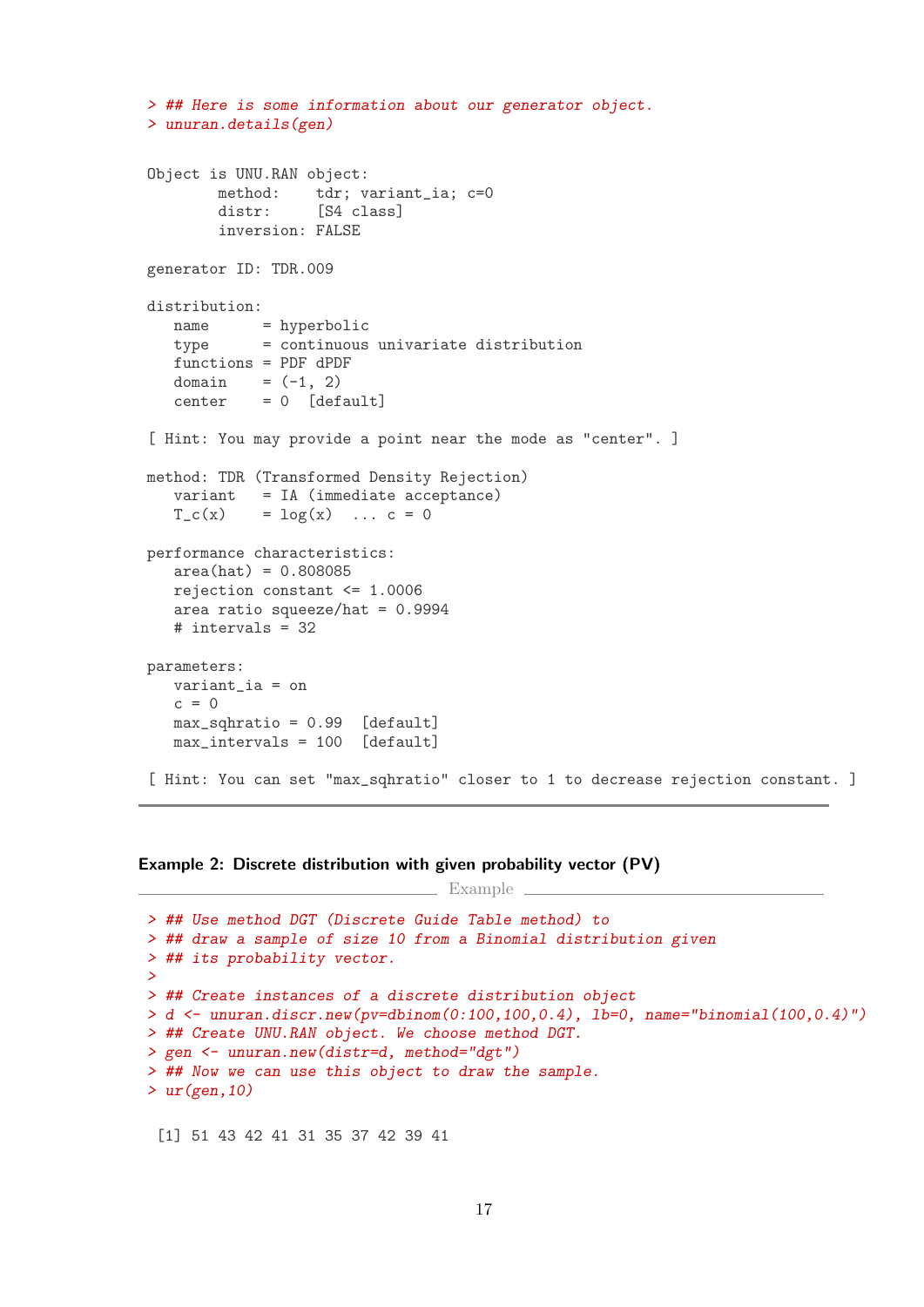```
> ## Here is some information about our generator object.
> unuran.details(gen)
Object is UNU.RAN object:
       method: dgt
       distr: [S4 class]
       inversion: TRUE
generator ID: DGT.010
distribution:
  name = binomial(100, 0.4)type = discrete univariate distribution
  functions = PV [length=101]
  domain = (0, 100)method: DGT (Guide Table)
performance characteristics:
  E [#look-ups] = 2
parameters:
  guidefactor = 1 [default]
```
Example 3: Discrete distribution with given probability mass function (PMF)

Example  $\equiv$ 

```
> ## Use method DSROU (Discrete Simple Ratio-Of-Uniforms method) to
> ## draw a sample of size 10 from a discrete distribution with
> ## given PMF, mode, and sum.
>
> ## Define functions that return the PMF.
> f \leq - function (x) { 0.4 * (1 - 0.4)^{x} }
> ## Create the continuous distribution object.
> d <- unuran.discr.new(pmf=f, lb=0, ub=Inf, mode=0, sum=1)
> ## Create UNU.RAN object. We choose method DARI with squeezes.
> gen <- unuran.new(distr=d, method="dari; squeeze=on")
> ## Now we can use this object to draw the sample.
> ur(gen, 10)
 [1] 0 2 0 1 0 3 0 0 1 2
> ## Here is some information about our generator object.
> unuran.details(gen)
```
Object is UNU.RAN object: method: dari; squeeze=on distr: [S4 class] inversion: FALSE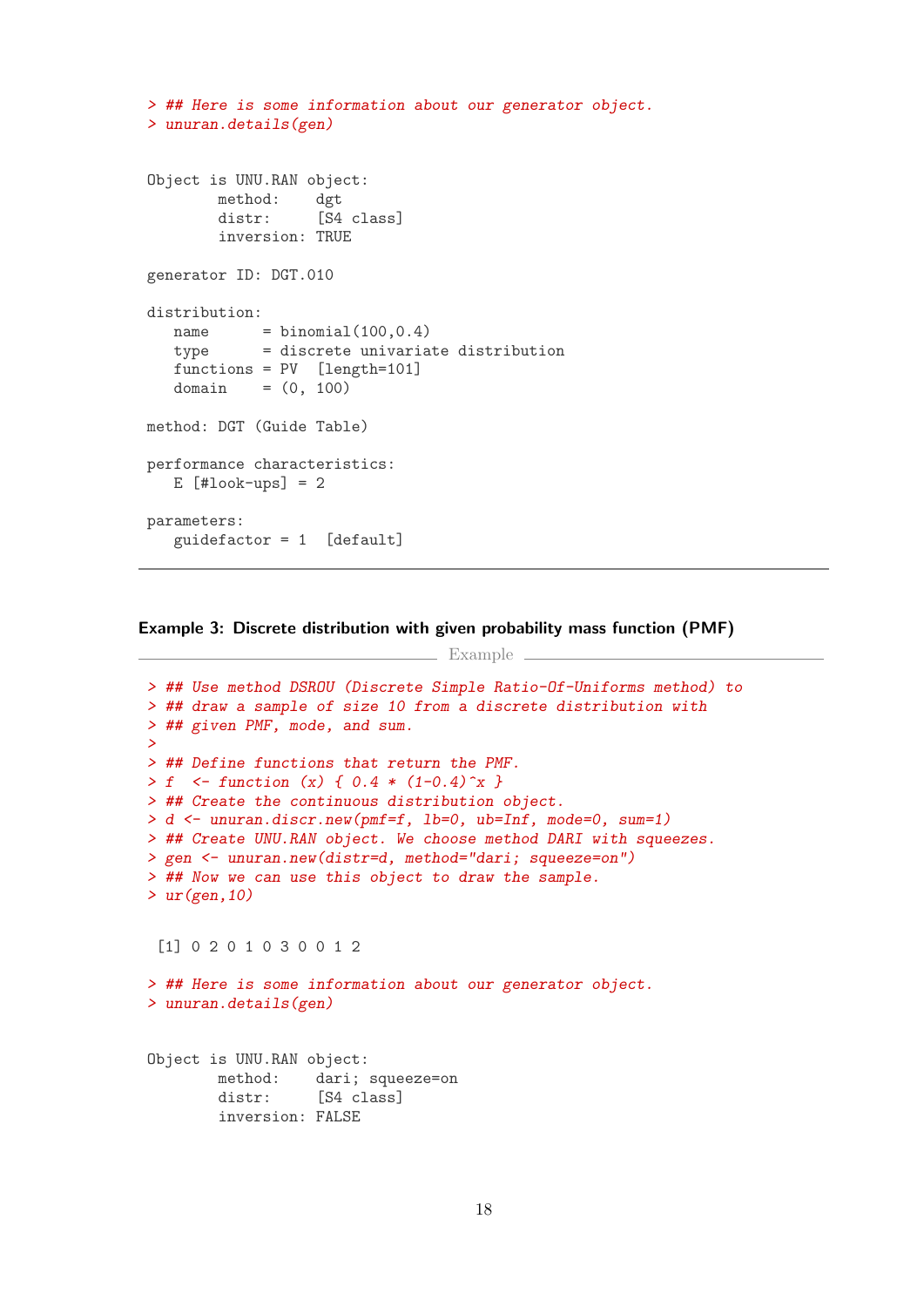```
generator ID: DARI.011
distribution:
  name = unknown
   type = discrete univariate distribution
   functions = PMF
   domain = (0, 2147483647)mode = 0sum(PMF) = 1method: DARI (Discrete Automatic Rejection Inversion)
  use table of size 100
  use squeeze
performance characteristics:
   sum(hat) = 1.216rejection constant = 1.216
parameters:
  tablesize = 100 [default]
   squeeze = on
```
Example 4: Multivariate distribution

Example

```
> ## Use method VNROU (Multivariate Naive Ratio-Of-Uniforms) to
> ## draw a sample of size 5 from a bivariate distribution
> ## with given PDF, mode and domain.
>
> ## Define functions that return the PDF.
> f \leq function (x) \{ \exp(-\text{sum}(x^2)) \}> ## Create the continuous distribution object.
> d \le unuran.cmv.new(dim=2, pdf=f, mode=c(0,0), ll=c(-1,-1), ur=c(1,1),
                      name="bivariate power-exponential")
> ## Create UNU.RAN object. We choose method VNROU with parameter r=0.5.
> gen <- unuran.new(distr=d, method="vnrou; r=0.5")
> ## Now we can use this object to draw the sample.
> ur(gen, 5)
           [,1] [,2]
[1,] -0.1800254 -0.7747129[2,] -0.8804355 0.1099421
[3,] 0.1570321 0.4313108
[4,] 0.6153028 -0.7030890
[5,] 0.4819087 -0.2906905
```

```
> ## Here is some information about our generator object.
> unuran.details(gen)
```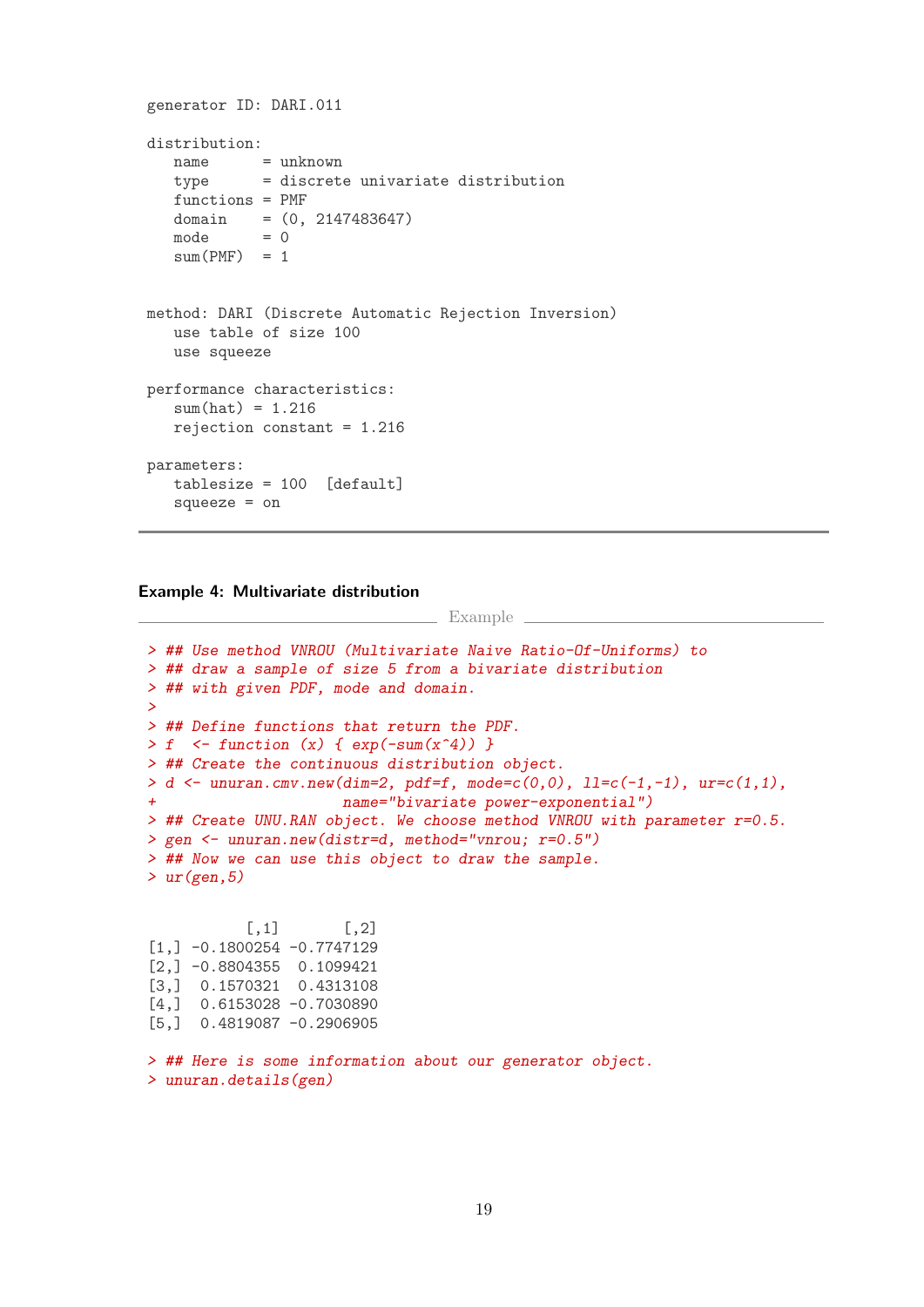```
Object is UNU.RAN object:
       method: vnrou; r=0.5
       distr: [S4 class]
       inversion: FALSE
generator ID: VNROU.012
distribution:
  name = bivariate power-exponential
  type = continuous multivariate distribution
  dimension = 2
  functions = PDF
  domain = (-1,1) x (-1,1) [rectangular]
  mode = (0, 0)center = (0, 0) [= mode]
method: VNROU (Naive Ratio-Of-Uniforms)
  r = 0.5performance characteristics:
  bounding rectangle = (-0.778879,0.778879)x(-0.778879,0.778879) x (0,1)
  volume(hat) = 2.42661rejection constant = 1.70 [approx.]
parameters:
  r = 0.5v = 1 [numeric.]
  u = (-0.778879, -0.778879) - (0.778879, 0.778879) [numeric.]
[ Hint: You can set "v" to avoid numerical estimate. ]
[ Hint: You can set "u" to avoid slow (and inexact) numerical estimates. ]
```
Missing data. If some data are missing then UNU.RAN cannot create a generator object and aborts with an error message.

Example

```
> ## Try to use method TDR with missing data.
> 1f \leftarrow function (x) { -sqrt(1+x^2) }> d <- unuran.cont.new(pdf=lf, lb=-Inf, ub=Inf, islog=TRUE)
> gen <- unuran.new(distr=d, method="tdr")
[UNU.RAN - error] (distribution) incomplete distribution object, entry missing: derivat
[UNU.RAN - error] (parser) invalid parameter: invalid data for method 'tdr'
[UNU.RAN - error] (parser) invalid string: setting method failed
Error: [UNU.RAN - error] cannot create UNU.RAN object
```
Invalid data. UNU.RAN makes some validity checks. If such a check fails the setup aborts with an error message. Such failures can be caused by erroneous data. It also can happen due to serious round-off errors.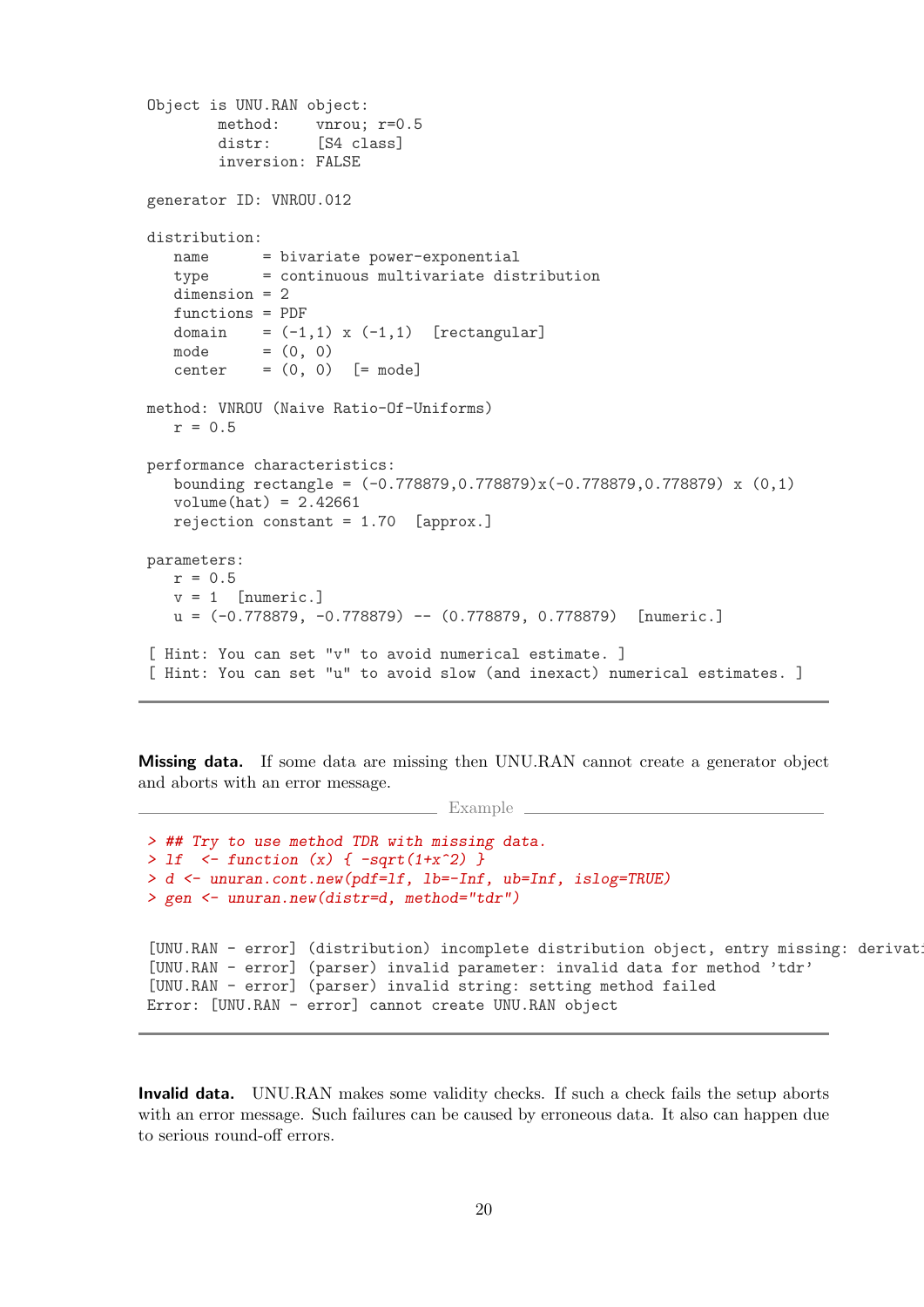```
Example
```

```
> d <- unuran.discr.new(pv=c(1,-1,0), lb=1)
> gen <- unuran.new(distr=d, method="dgt")
```
[UNU.RAN - error] (generator) (possible) invalid data: probability < 0 Error: [UNU.RAN - error] cannot create UNU.RAN object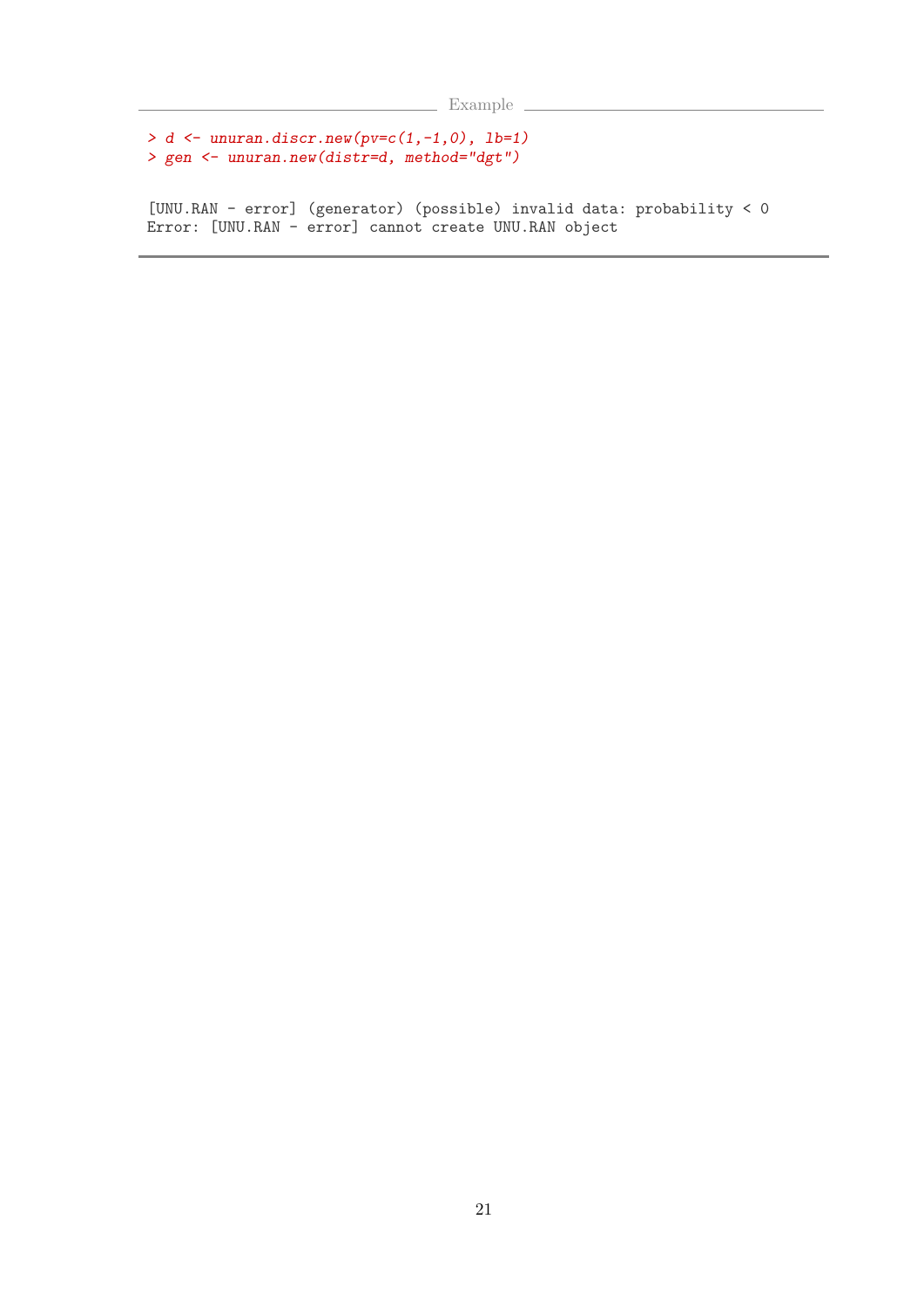## <span id="page-21-0"></span>A. A Short Introduction to Random Variate Generation

Random variate generation is the small field of research that deals with algorithms to generate random variates from various distributions. It is common to assume that a uniform random number generator is available, that is, a program that produces a sequence of independent and identically distributed continuous  $U(0, 1)$  random variates (i.e., uniform random variates on the interval  $(0, 1)$ ). Of course real world computers can never generate ideal random numbers and they cannot produce numbers of arbitrary precision but state-of-the-art uniform random number generators come close to this aim. Thus random variate generation deals with the problem of transforming such a sequence of uniform random numbers into non-uniform random variates.

In this section we shortly explain the basic ideas of the *inversion*, rejection, and the ratio of uniforms method. How these ideas can be used to design a particular automatic random variate generation algorithms that can be applied to large classes of distributions is shortly explained in the description of the different methods included in this manual.

For a deeper treatment of the ideas presented here, for other basic methods and for automatic generators we refer the interested reader to our book [\[2\]](#page-33-1).

### <span id="page-21-2"></span>A.1. The Inversion Method

.

When the inverse  $F^{-1}$  of the cumulative distribution function is known, then random variate generation is easy. We just generate a uniformly  $U(0, 1)$  distributed random number U and return

$$
X = F^{-1}(U) .
$$

[Figure 1](#page-21-1) shows how the inversion method works for the exponential distribution.



<span id="page-21-1"></span>Figure 1: Inversion method for exponential distribution,  $X = \log(1 - U)$ .

This algorithm is simple so that inversion is certainly the method of choice if the inverse CDF is available in closed form. This is the case, e.g., for the exponential and the Cauchy distribution.

The inversion method also has other special advantages that make it even more attractive for simulation purposes:

• It preserves the structural properties of the underlying uniform pseudo-random number generator.

Consequently,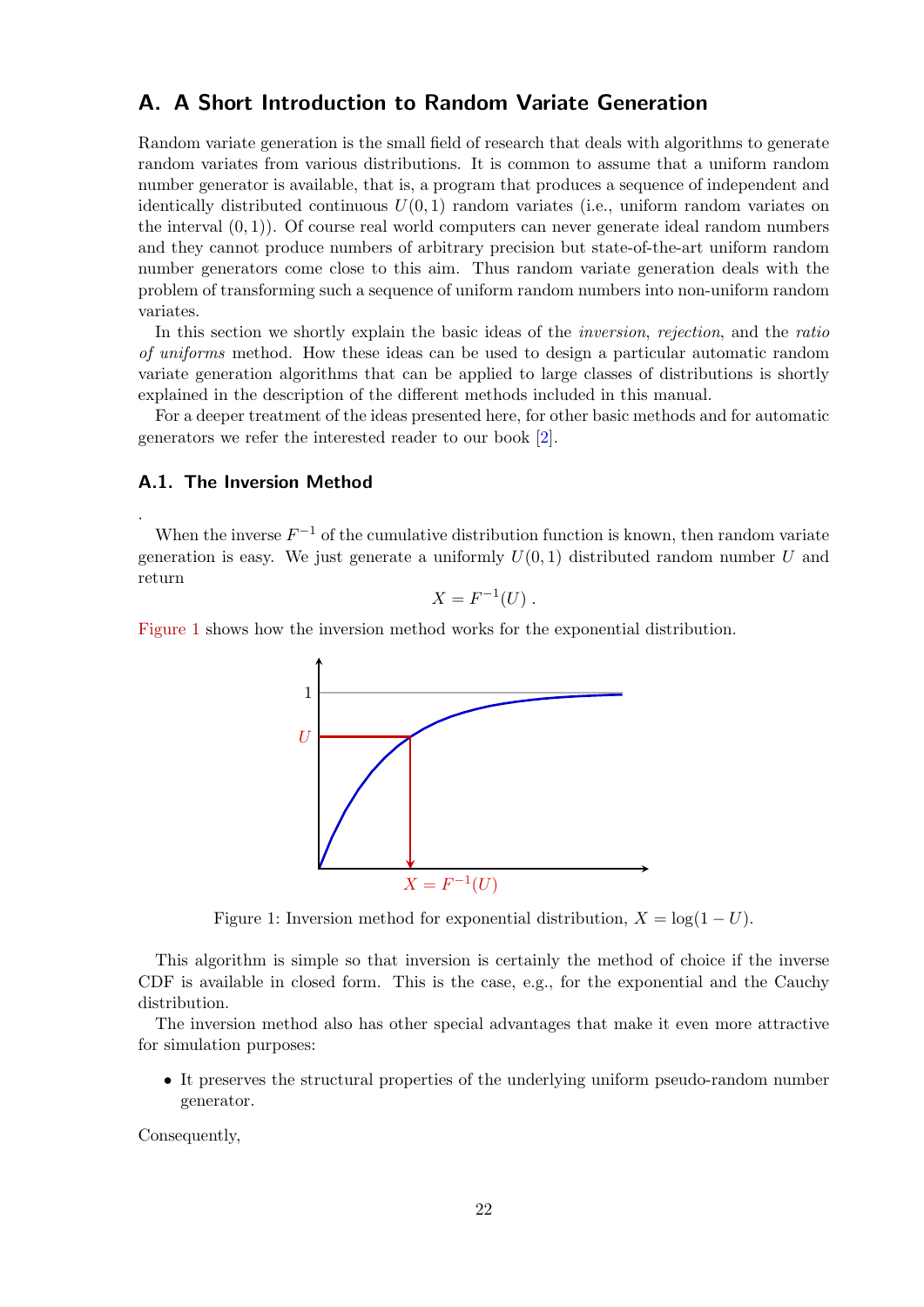- it can be used for variance reduction techniques;
- it is easy to sample from truncated distributions;
- it is easy to sample from marginal distributions and thus is suitable for using with copulæ;
- the quality of the generated random variables depends only on the underlying uniform (pseudo-) random number generator.

Another important advantage of the inversion method is that we can easily characterize its performance. To generate one random variate we always need exactly one uniform variate and one evaluation of the inverse CDF. So its speed mainly depends on the costs for evaluating the inverse CDF. Hence inversion is often considered as the method of choice in the simulation literature.

Unfortunately computing the inverse CDF is often comparatively difficult and slow, e.g., for standard distributions like normal, student, gamma, and beta distributions. Often no such routines are available in standard programming libraries. Then numerical methods for inverting the CDF are necessary, e.g., Newton's method or interpolation. Such procedures, however, have the disadvantage that they may be slow or not exact, i.e. they compute approximate values. The methods HINV, HINV and PINV of UNU.RAN are such numerical inversion methods.

### <span id="page-22-0"></span>A.1.1. Approximation Errors

For numerical inversion methods the approximation error is important for the quality of the generated point set. Let  $X = G^{-1}(U)$  denote the approximate inverse CDF, and let F and  $F^{-1}$  be the exact CDF and inverse CDF of the distribution, resp. There are three measures for the approximation error:

 $u$ -error – is given by

$$
u
$$
-error =  $|U - F(G^{-1}(U))|$ 

Goodness-of-fit tests like the Kolmogorov-Smirnov test or the chi-squared test look at this type of error. We are also convinced that it is the most suitable error measure for Monte Carlo simulations as pseudo-random numbers and points of low discrepancy sets are located on a grid of restricted resolution.

 $x$ -error – is given by

absolute x-error =  $|F^{-1}(U) - G^{-1}(U)|$ relative x-error =  $|F^{-1}(U) - G^{-1}(U)| \cdot |F^{-1}(U)|$ 

The x-error measure the deviation of  $G^{-1}(U)$  from the exact result. This measure is suitable when the inverse CDF is used as a quantile function in some computations. The main problem with the x-error is that we have to use the *absolute x-error* for  $X = F^{-1}(U)$  close to zero and the *relative x-error* in the tails.

We use the terms u-resolution and x-resolution as the maximal tolerated u-error and x-error, resp.

UNU.RAN allows to set  $u$ -resolution and  $x$ -resolution independently. Both requirements must be fulfilled. We use the following strategy for checking whether the precision goal is reached: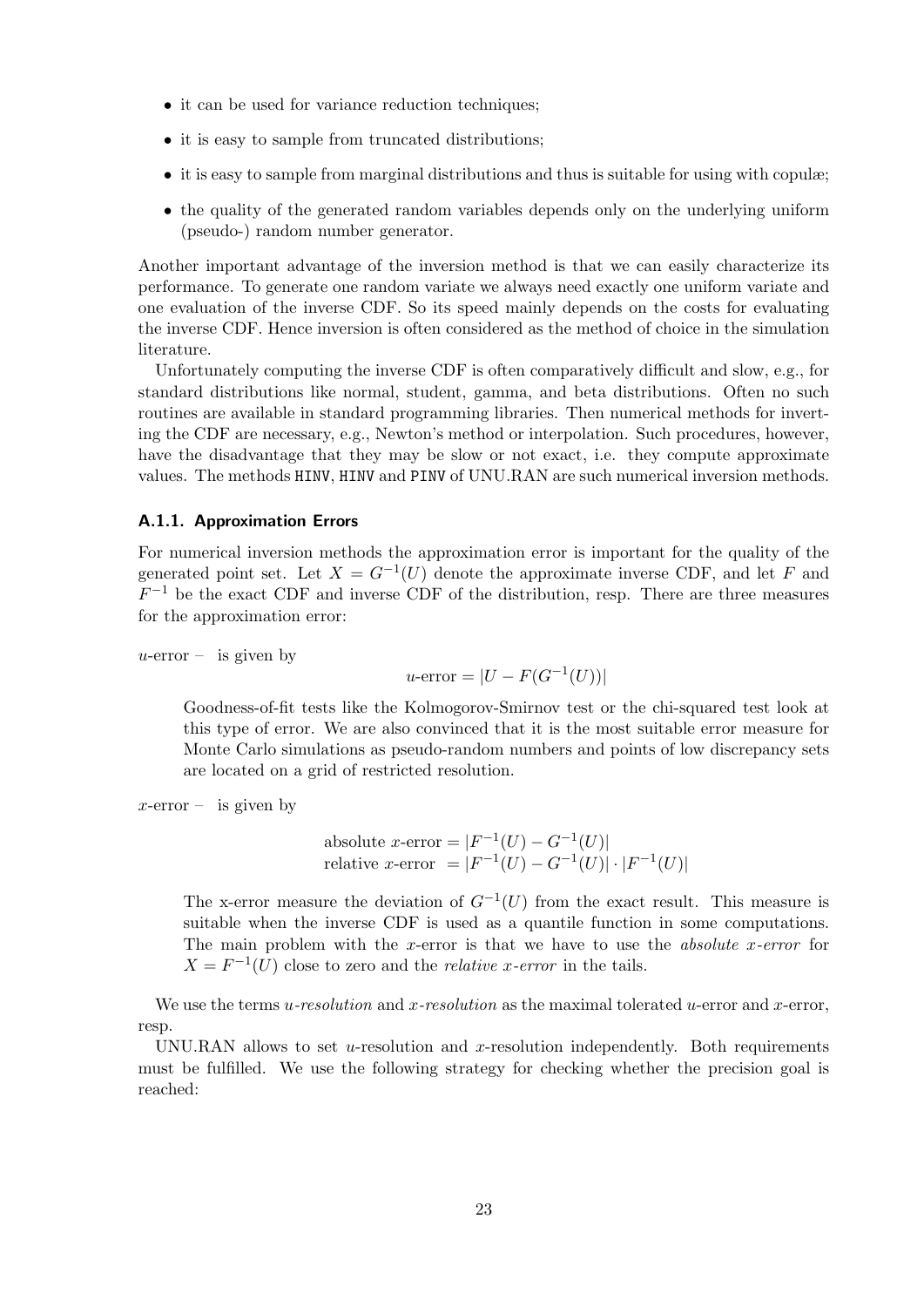checking u-error: The u-error must be slightly smaller than the given u-resolution:

$$
|U - F(G^{-1}(U))| < 0.9 \cdot u
$$
-resolution.

There is no necessity to consider the relative u-error as we have  $0 < U < 1$ .

checking x-error: We combine absolute and relative x-error and use the criterion

$$
|F^{-1}(U) - G^{-1}(U)| < x\text{-resolution} \cdot (|G^{-1}(U)| + x\text{-resolution})
$$

**Remark.** It should be noted here that the criterion based on the  $u$ -error is too stringent where the CDF is extremely steep (and thus the PDF has a pole or a high and narrow peak). This is in particular a problem for distributions with a pole (e.g., the gamma distribution with shape parameter less than  $(0.5)$ . On the other hand using a criterion based on the x-error causes problems where the CDF is extremely flat. This is in particular the case in the (far) tails of heavy-tailed distributions (e.g., for the Cauchy distribution).

### A.2. The Acceptance-Rejection Method

The acceptance-rejection method has been suggested by John von Neumann in 1951 [\[7\]](#page-33-4). Since then it has been proven to be the most flexible and most efficient method to generate variates from continuous distributions.

We explain the rejection principle first for the density  $f(x) = \sin(x)/2$  on the interval  $(0, \pi)$ . To generate random variates from this distribution we also can sample random points that are uniformly distributed in the region between the graph of  $f(x)$  and the x-axis, i.e., the shaded region in [Figure 2.](#page-23-0)



<span id="page-23-0"></span>Figure 2: Acceptance-rejection method. Points are drawn randomly in  $[0, \pi] \times [0, 1]$ . Points above the density  $\circ$  are rejected; points below the density  $\bullet$  are accepted and their x-coordinates are returned. Notice that there is no need to evaluate the density whenever a points falls into the region below the dashed triangle (squeeze).

In general this is not a trivial task but in this example we can easily use the rejection trick: Sample a random point  $(X, Y)$  uniformly in the bounding rectangle  $(0, \pi) \times (0, 1/2)$ . This is easy since each coordinate can be sampled independently from the respective uniform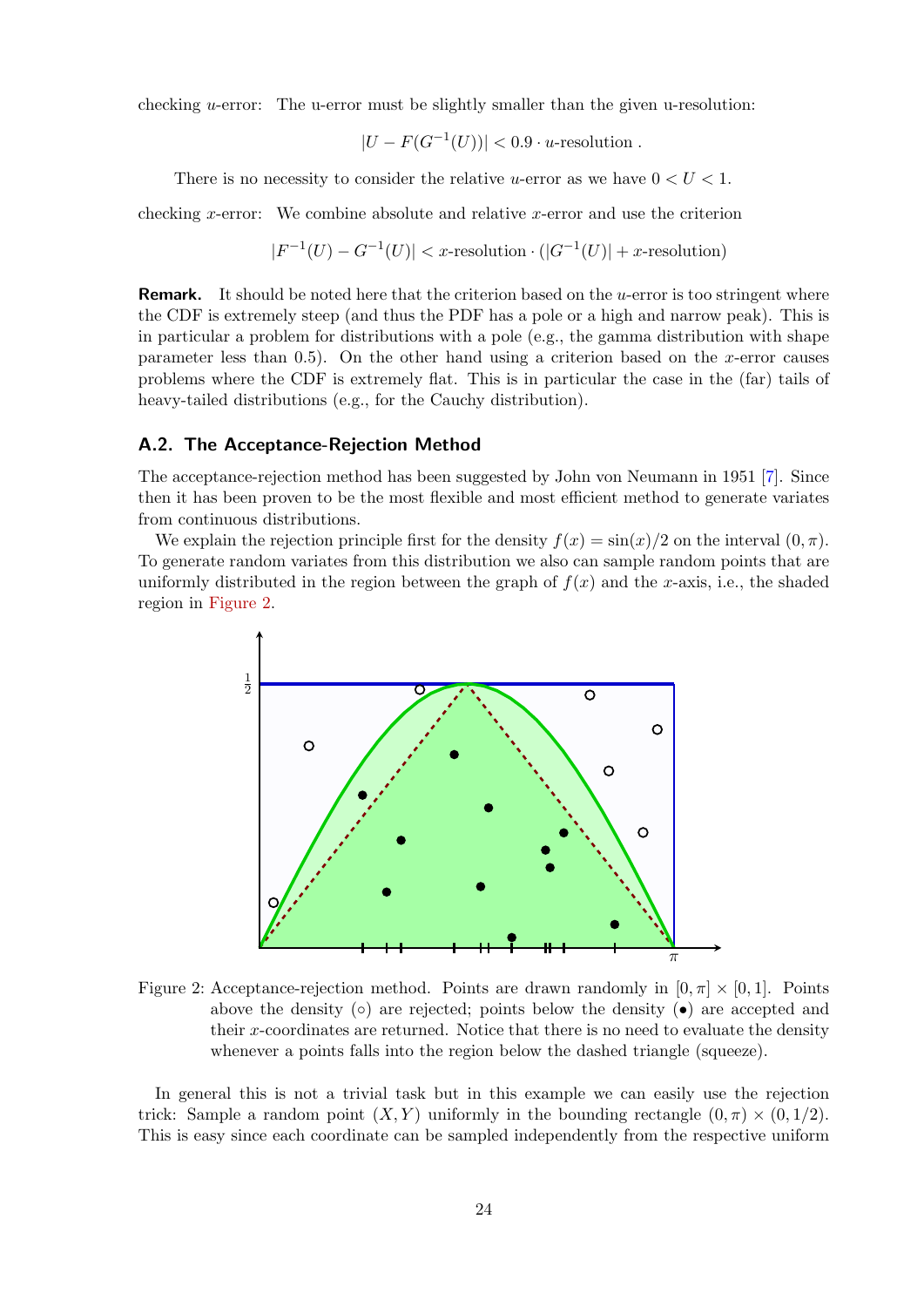distributions  $U(0, \pi)$  and  $U(0, 1/2)$ . Whenever the point falls into the shaded region below the graph (indicated by dots in the figure), i.e., when  $Y < \sin(X)/2$ , we accept it and return X as a random variate from the distribution with density  $f(x)$ . Otherwise we have to reject the point (indicated by small circles in the figure), and try again.

It is quite clear that this idea works for every distribution with a bounded density on a bounded domain. Moreover, we can use this procedure with any multiple of the density, i.e., with any positive bounded function with bounded integral and it is not necessary to know the integral of this function. So we use the term density in the sequel for any positive function with bounded integral.

From the figure we can conclude that the performance of a rejection algorithm depends heavily on the area of the enveloping rectangle. Moreover, the method does not work if the target distribution has infinite tails (or is unbounded). Hence non-rectangular shaped regions for the envelopes are important and we have to solve the problem of sampling points uniformly from such domains. Looking again at the example above we notice that the x-coordinate of the random point  $(X, Y)$  was sampled by inversion from the uniform distribution on the domain of the given density. This motivates us to replace the density of the uniform distribution by the (multiple of a) density  $h(x)$  of some other appropriate distribution. We only have to take care that it is chosen such that it is always an upper bound, i.e.,  $h(x) \geq f(x)$  for all x in the domain of the distribution. To generate the pair  $(X, Y)$  we generate X from the distribution with density proportional to  $h(x)$  and Y uniformly between 0 and  $h(X)$ . The first step (generate  $X$ ) is usually done by inversion, see [Section A.1.](#page-21-2)

Thus the general rejection algorithm for a hat  $h(x)$  with inverse CDF  $H^{-1}$  consists of the following steps:

1. Generate a  $U(0, 1)$  random number U.

2. Set 
$$
X \leftarrow H^{-1}(U)
$$
.

- 3. Generate a  $U(0,1)$  random number V.
- 4. Set  $Y \leftarrow V h(X)$ .
- 5. If  $Y \leq f(X)$  accept and return X.
- 6. Else try again.

If the evaluation of the density  $f(x)$  is expensive (i.e., time consuming) it is possible to use a simple lower bound of the density as so called *squeeze function*  $s(x)$  (the triangular shaped function in [Figure 2](#page-23-0) is an example for such a squeeze). We can then accept X when  $Y \leq s(X)$ and can thus often save the evaluation of the density.

We have seen so far that the rejection principle leads to short and simple generation algorithms. The main practical problem to apply the rejection algorithm is the search for a good fitting hat function and squeezes. We do not discuss these topics here as they are the heart of the different automatic algorithms implemented in UNU.RAN. Information about the construction of hat and squeeze can therefore be found in the descriptions of the methods.

The performance characteristics of rejection algorithms mainly depend on the fit of the hat and the squeeze. It is not difficult to prove that:

- The expected number of trials to generate one variate is the ratio between the area below the hat and the area below the density.
- The expected number of evaluations of the density necessary to generate one variate is equal to the ratio between the area below the hat and the area below the density, when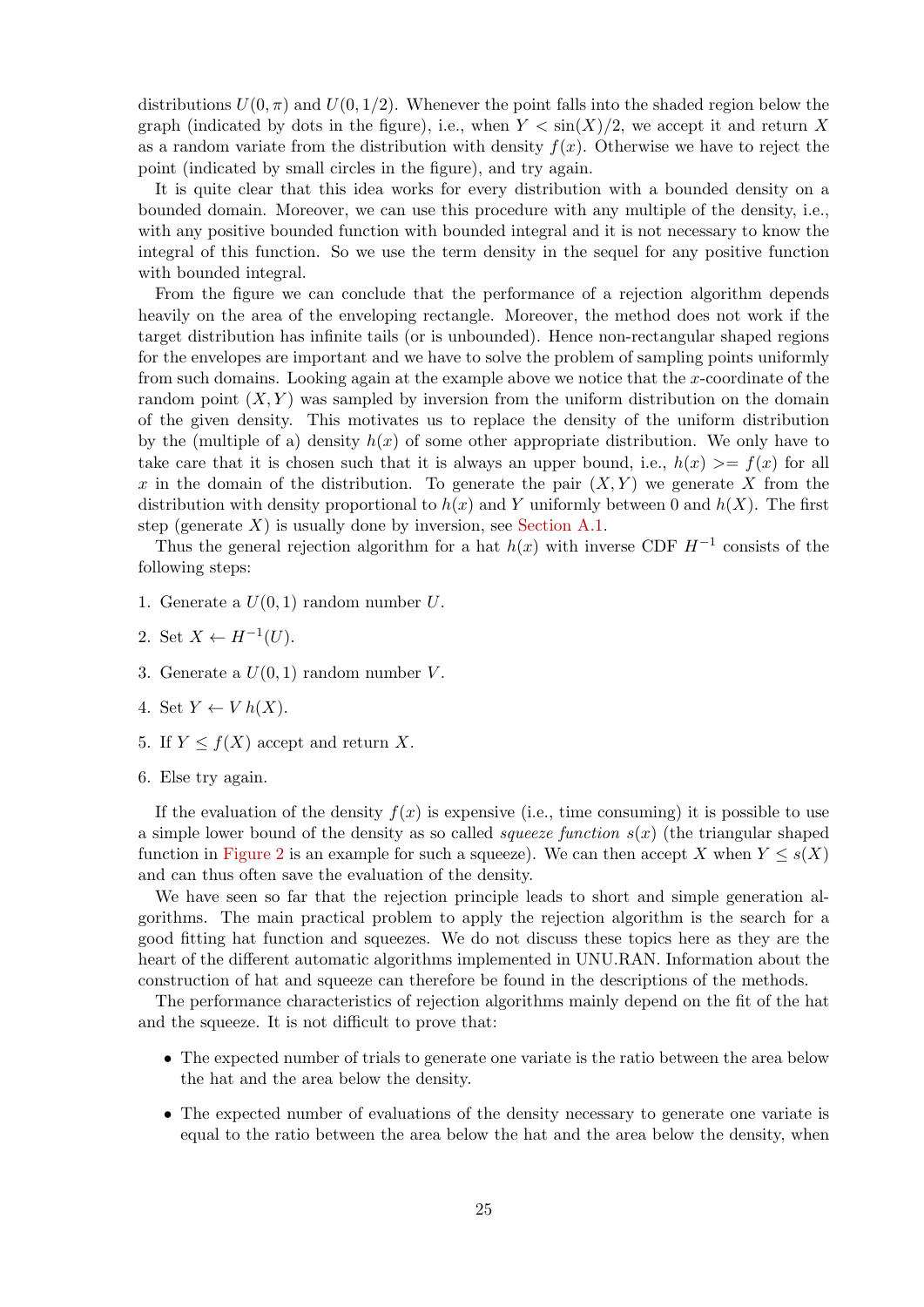no squeeze is used. Otherwise, when a squeeze is given it is equal to the ratio between the area between hat and squeeze and the area below the hat.

• The sqhratio (i.e., the ratio between the area below the squeeze and the area below the hat) used in some of the UNU.RAN methods is easy to compute. It is useful as its reciprocal is an upper bound for the expected number of trials of the rejection algorithm. The expected number of evaluations of the density is bounded by  $(1/sqhratio) - 1$ .

### A.3. The Composition Method

The composition method is an important principle to facilitate and speed up random variate generation. The basic idea is simple. To generate random variates with a given density we first split the domain of the density into subintervals. Then we select one of these randomly with probabilities given by the area below the density in the respective subintervals. Finally we generate a random variate from the density of the selected part by inversion and return it as random variate of the full distribution.

Composition can be combined with rejection. Thus it is possible to decompose the domain of the distribution into subintervals and to construct hat and squeeze functions separately in every subinterval. The area below the hat must be determined in every subinterval. Then the Composition rejection algorithm contains the following steps:

- 1. Generate the index J of the subinterval as the realization of a discrete random variate with probabilities proportional to the area below the hat.
- 2. Generate a random variate X proportional to the hat in interval J.
- 3. Generate the  $U(0, f(X))$  random number Y.
- 4. If  $Y \leq f(X)$  accept and return X.
- 5. Else start again with generating the index J (Step 1).

The first step can be done in constant time (i.e., independent of the number of chosen subintervals) by means of the indexed search method [\(Section A.7\)](#page-28-0).

It is possible to reduce the number of uniform random numbers required in the above algorithm by recycling the random numbers used in Step 1 and additionally by applying the principle of immediate acceptance. For details see [\[2,](#page-33-1) Sect. 3.1].

### A.4. The Ratio-of-Uniforms Method

The construction of an appropriate hat function for the given density is the crucial step for constructing rejection algorithms. Equivalently we can try to find an appropriate envelope for the region between the graph of the density and the  $x$ -axis, such that we can easily sample uniformly distributed random points. This task could become easier if we can find transformations that map the region between the density and the axis into a region of more suitable shape (for example into a bounded region).

As a first example we consider the following simple algorithm for the Cauchy distribution.

- 1. Generate a  $U(-1, 1)$  random number U and a  $U(0, 1)$  random number V.
- 2. If  $U^2 + V^2 \le 1$  accept and return  $X = U/V$ .
- 3. Else try again.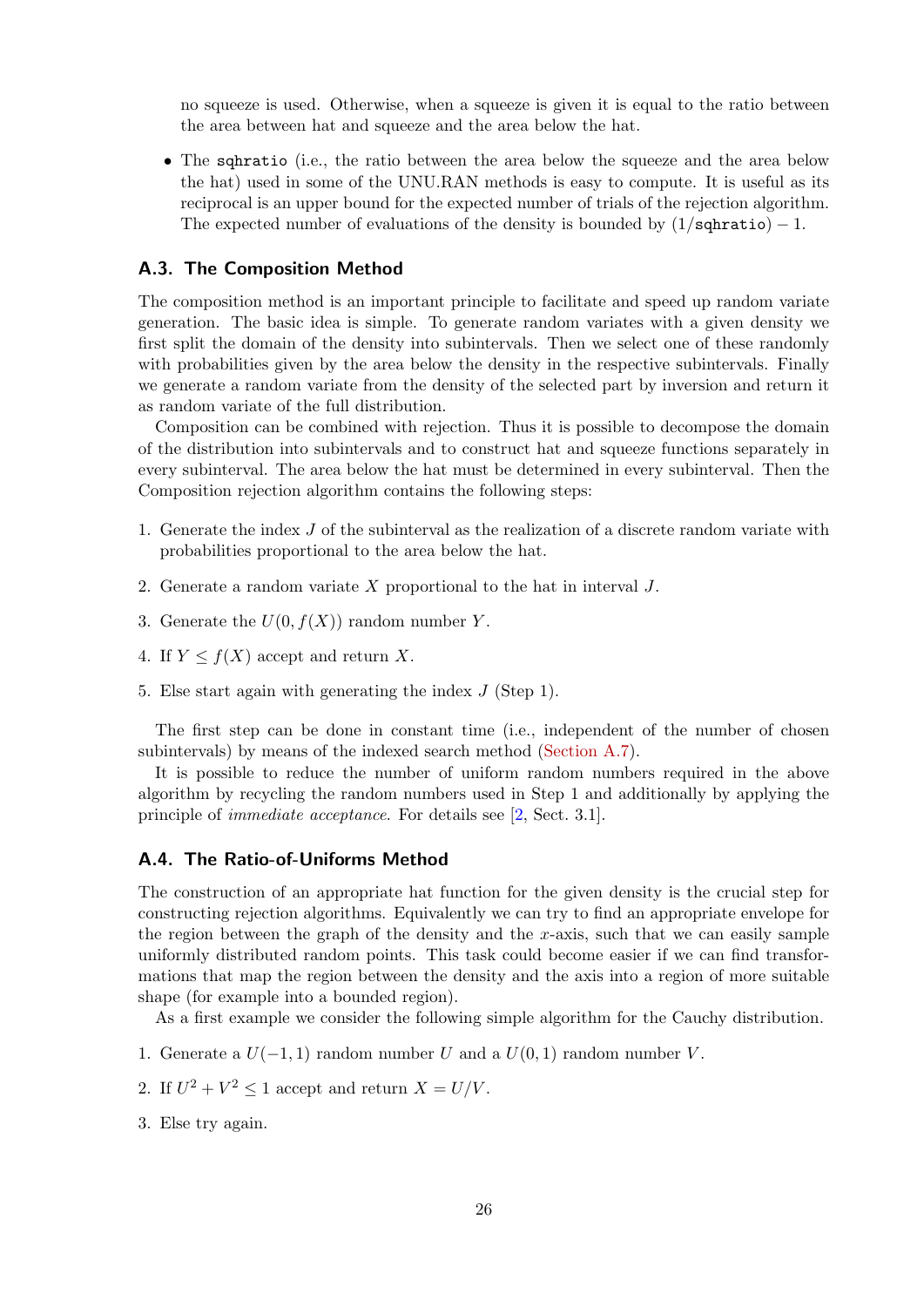It is possible to prove that the above algorithm indeed generates Cauchy random variates. The fundamental principle behind this algorithm is the fact that a half-disc in the  $UV$ -plane is mapped into the region below the density by the transformation

$$
(U, V) \mapsto (X, Y) = (U/V, V^2)
$$

in such a way that the ratio between the area of the image to the area of the preimage is constant. This is due to the fact that that the Jacobian of this transformation is constant.



<span id="page-26-0"></span>Figure 3: Ratio-of-Uniforms method. The region below the density of the Cauchy distribution is transformed into a half-circle. Points are then sampled uniformly in the bounding rectangle and accepted or rejected.

The above example is a special case of a more general principle, called the Ratio-of-Uniforms (RoU) method [\[3\]](#page-33-5). It is based on the fact that for a random variable X with density  $f(x)$  and some constant  $\mu$  we can generate X from the desired density by calculating  $X = U/V + \mu$  for a pair  $(U, V)$  uniformly distributed in the set

$$
\mathcal{A}_f = \{(u, v): 0 < v \le \sqrt{f(u/v + \mu)}\}.
$$

For most distributions it is best to set the constant  $\mu$  equal to the mode of the distribution. For sampling random points uniformly distributed in  $A_f$  rejection from a convenient enveloping region is used, usually the minimal bounding rectangle, i.e., the smallest possible rectangle that contains  $\mathcal{A}_f$  (see [Figure 3\)](#page-26-0). It is given by  $(u^-, u^+) \times (0, v^+)$  where

$$
v^+ = \sup_{b_l < x < b_r} \sqrt{f(x)},
$$
\n
$$
u^- = \inf_{b_l < x < b_r} (x - \mu) \sqrt{f(x)},
$$
\n
$$
u^+ = \sup_{b_l < x < b_r} (x - \mu) \sqrt{f(x)}.
$$

Then the Ratio-of-Uniforms method consists of the following simple steps:

1. Generate a  $U(u^-, u^+)$  random number U and a  $U(0, v^+)$  random number V.

2. Set 
$$
X \leftarrow U/V + \mu
$$
.

- 3. If  $V^2 \le f(X)$  accept and return X.
- 4. Else try again.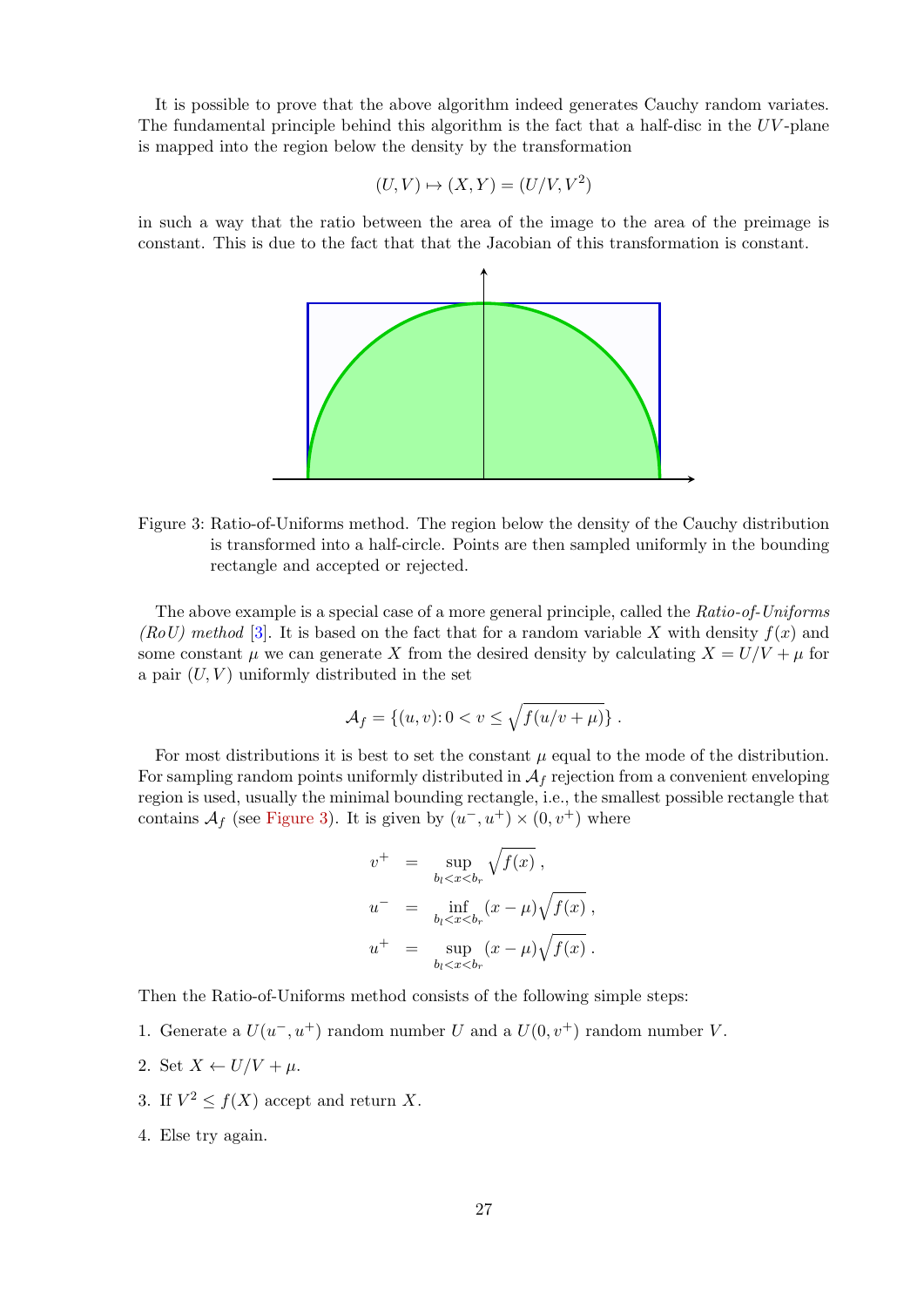To apply the Ratio-of-Uniforms algorithm to a certain density we have to solve the simple optimization problems in the definitions above to obtain the design constants  $u^-, u^+,$  and  $v^+$ . This simple algorithm works for all distributions with bounded densities that have subquadratic tails (i.e., tails like  $1/x^2$  or lower). For most standard distributions it has quite good rejection constants (e.g., 1.3688 for the normal and 1.4715 for the exponential distribution).

Nevertheless, we use more sophisticated method that construct better fitting envelopes, like method AROU, or even avoid the computation of these design constants and thus have almost no setup, like method SROU.

### A.5. The Generalized Ratio-of-Uniforms Method

The Ratio-of-Uniforms method can be generalized in the following way  $[5, 8]$  $[5, 8]$  $[5, 8]$ : If a point  $(U, V)$ is uniformly distributed in the set

$$
\mathcal{A}_f = \{(u, v): 0 < v \le (f(u/v^r + \mu))^{1/(r+1)}\}
$$

for some real number  $r > 0$ , then  $X = U/V^r + \mu$  has the density  $f(x)$ . The minimal bounding rectangle of this region is given by  $(u^-, u^+) \times (0, v^+)$  where

$$
v^{+} = \sup_{b_l < x < b_r} (f(x))^{1/(r+1)},
$$
  
\n
$$
u^{-} = \inf_{b_l < x < b_r} (x - \mu)(f(x))^{r/(r+1)},
$$
  
\n
$$
u^{+} = \sup_{b_l < x < b_r} (x - \mu)(f(x))^{r/(r+1)}.
$$

The above algorithm has then to be adjusted accordingly. Notice that the original Ratio-of-Uniforms method is the special case with  $r = 1$ .

### A.6. Inversion for Discrete Distributions

We have already presented the idea of the inversion method to generate from continuous random variables [\(Section A.1\)](#page-21-2). For a discrete random variable  $X$  we can write it formally in the same way:

$$
X = F^{-1}(U) ,
$$

where F is the CDF of the desired distribution and U is a uniform  $U(0, 1)$  random number. The difference compared to the continuous case is that  $F$  is now a step-function. The following figure illustrates the idea of discrete inversion for a simple distribution.

To realize this idea on a computer we have to use a search algorithm. For the simplest version called Sequential Search the CDF is computed on-the-fly as sum of the probabilities  $p(k)$ , since this is usually much cheaper than computing the CDF directly. It is obvious that the basic form of the search algorithm only works for discrete random variables with probability mass functions  $p(k)$  for nonnegative k. The sequential search algorithm consists of the following basic steps:

- 1. Generate a  $U(0, 1)$  random number U.
- 2. Set  $X \leftarrow 0$  and  $P \leftarrow p(0)$ .
- 3. Do while  $U > P$
- 4. Set  $X \leftarrow X + 1$  and  $P \leftarrow P + p(X)$ .
- 5. Return X.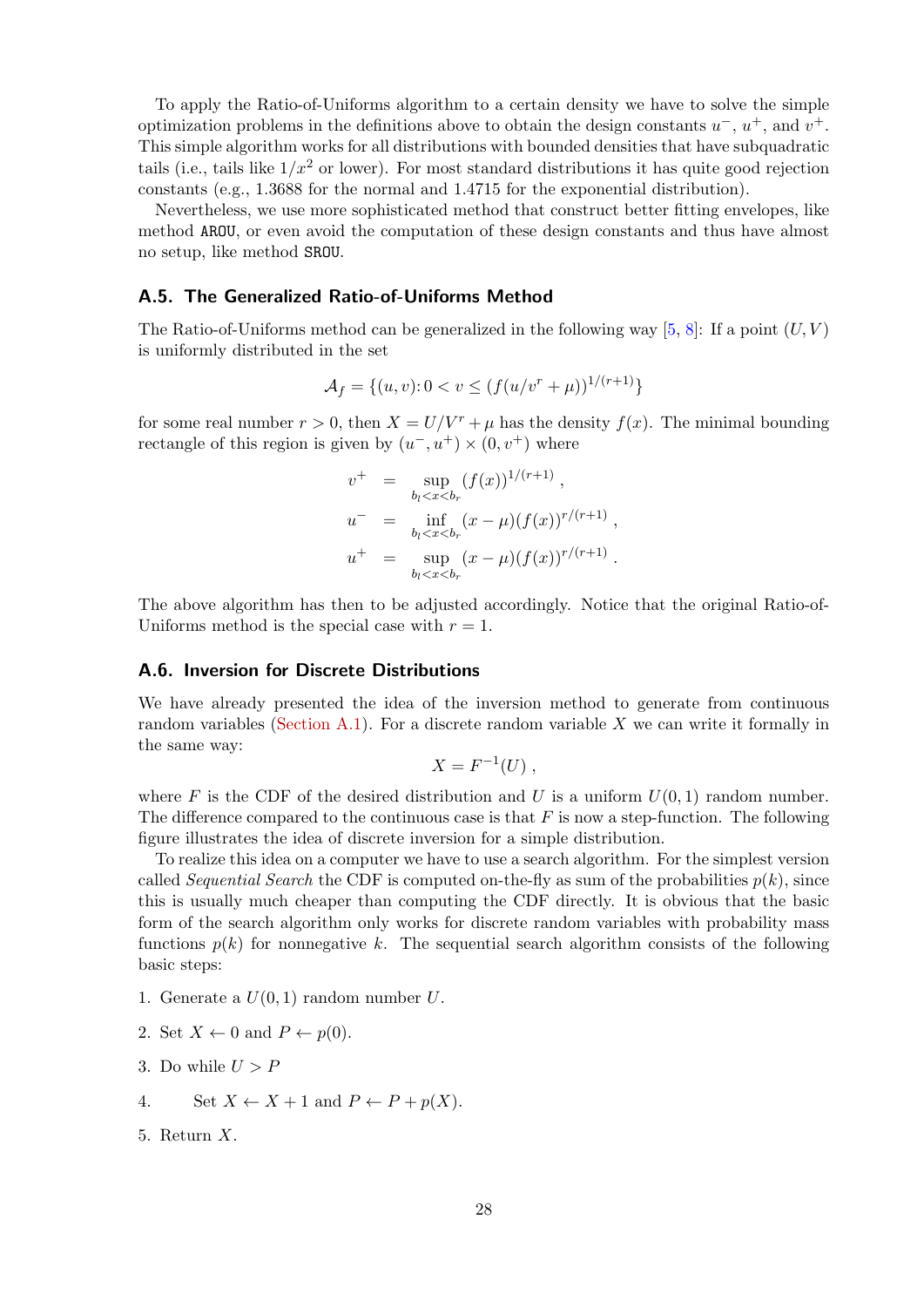

Figure 4: Discrete inversion

With the exception of some very simple discrete distributions, sequential search algorithms become very slow as the while-loop has to be repeated very often. The expected number of iterations, i.e., the number of comparisons in the while condition, is equal to the expectation of the distribution plus 1. It can therefore become arbitrary large or even infinity if the tail of the distribution is very heavy. Another serious problem can be critical round-off errors due to summing up many probabilities  $p(k)$ . To speed up the search procedure it is best to use indexed search.

### <span id="page-28-0"></span>A.7. Indexed Search (Guide Table Method)

The idea to speed up the sequential search algorithm is easy to understand [\[1\]](#page-33-8). Instead of starting always at 0 we store a table of size  $C$  with starting points for our search. For this table we compute  $F^{-1}(U)$  for C equidistributed values of U, i.e., for  $u_i = i/C$ ,  $i = 0, ..., C - 1$ . Such a table is called *quide table* or *hash table*. Then it is easy to prove that for every  $U$  in  $(0, 1)$  the guide table entry for  $k = |UC|$  is bounded by  $F^{-1}(U)$ . This shows that we can start our sequential search procedure from the table entry with index k which can be found quickly by means of the truncation operation.

The two main differences between *indexed search* and *sequential search* are that we start searching at the number determined by the guide table, and that we have to compute and store the cumulative probabilities in the setup as we have to know the cumulative probability for the starting point of the search algorithm. The rounding problems that can occur in the sequential search algorithm can occur here as well. Compared to sequential search we have now the obvious drawback of a slow setup. The computation of the cumulative probabilities grows linear with the size of the domain of the distribution  $L$ . What we gain is really high speed as the marginal execution time of the sampling algorithm becomes very small. The expected number of comparisons is bounded by  $1 + L/C$ . This shows that there is a trade-off between speed and the size of the guide table. Cache-effects in modern computers will however slow down the speed-up for really large table sizes. Thus we recommend to use a guide table that is about two times larger than the probability vector to obtain optimal speed.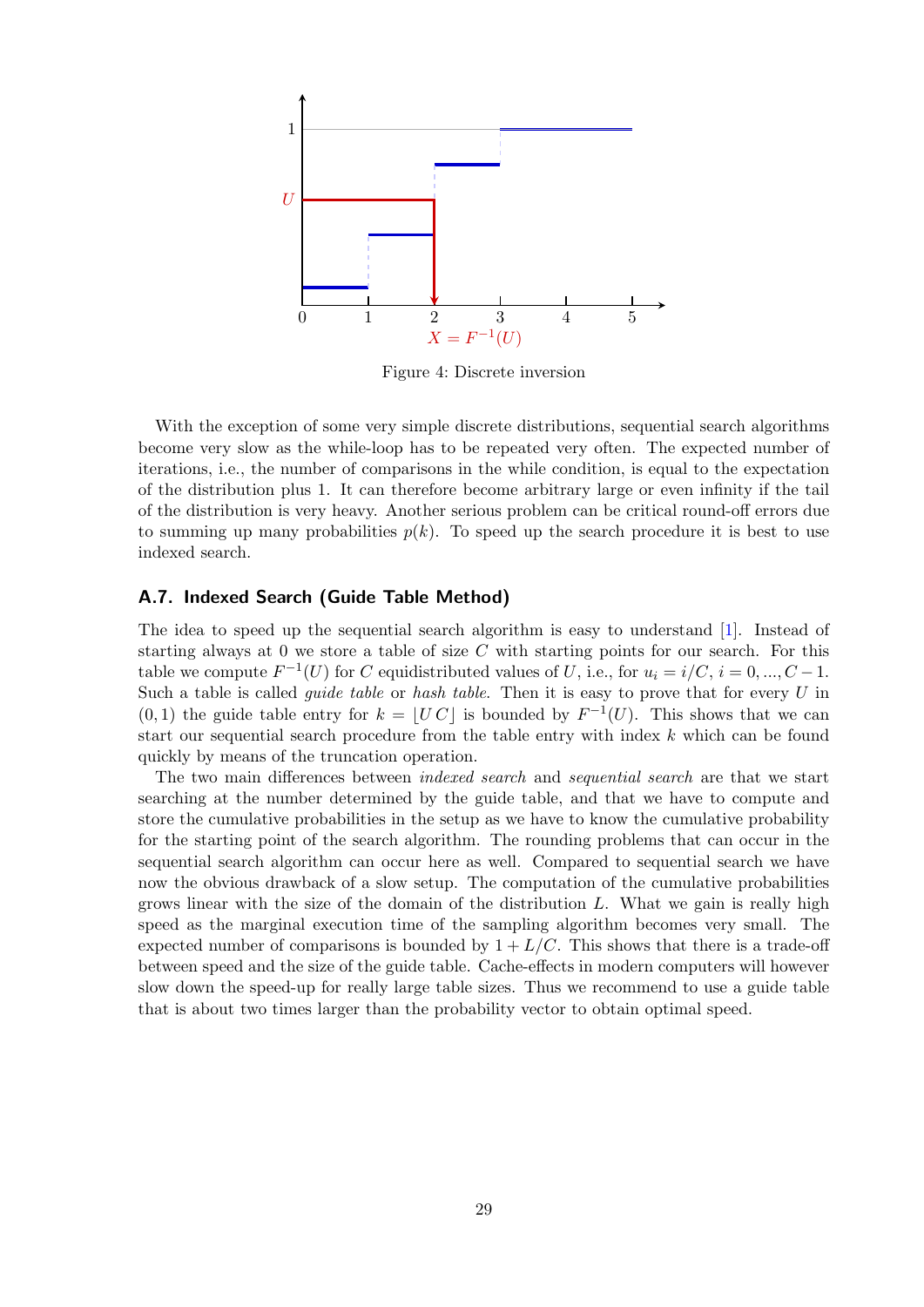# <span id="page-29-0"></span>B. Pitfalls

Libraries like Runuran that provide a flexible interface also have the risk of possible traps and pitfalls. Besides the obvious case where the chosen method cannot be used for sampling from the target distribution we observed that users sometimes forget to change the default values of the function arguments, e.g., they do not set the center (a "typical point" of the distribution) when the domain does not contain 0. Then it may happen that the chosen generation method does not work or (the worst case!) does not work as expected.

### Check argument defaults whenever you use an Runuran function!

Here is an examples<sup>[2](#page-29-1)</sup> of possible problems and how to fix these.

Shifted center. Some methods require a "typical" point of the distribution, called center. By default this is set to center=0. The PDF at the center must not be too small. Thus if pdf(center) returns 0 the chosen method does not work.

```
Example
```

```
> pdf <- function (x) { x^2 / (1+x^2)^2 }
> gen <- pinv.new(pdf=pdf,lb=0,ub=Inf)
```
[UNU.RAN - error] (generator) condition for method violated: PDF(center) <= 0. Error: [UNU.RAN - error] cannot create UNU.RAN object

Solution: Set center to (a point near) the mode of the distribution.

```
Example
> pdf <- function (x) { x^2 / (1+x^2)^2 }
> gen <- pinv.new(pdf=pdf,1b=0,ub=Inf, center=1) ## Add 'center'
> x < -ur(gen, 10)> x
 [1] 0.3446364 3.0151660 16.8259592 2.7286192 45.4293512 1.4165340
 [7] 7.9302013 3.5207540 1.0453217 14.0284320
```
**Broken Runuran objects.** Runuran objects contain pointers to external objects. Consequently, it is not possible to save and restore an Runuran object between R sessions, nor to copy such objects to different nodes in a computer cluster. Runuran objects must be newly created in each session (and in each node) from scratch. Otherwise, the object is broken and ur and uq refuse do not work.

However, generator objects for some generation methods can be packed. Then these objects can be handled like any other R object (and thus saved and restored).

Here is an example how a generator object can be packed.

<span id="page-29-1"></span><sup>&</sup>lt;sup>2</sup>Please sent us examples where you had problems with the concept of Runuran.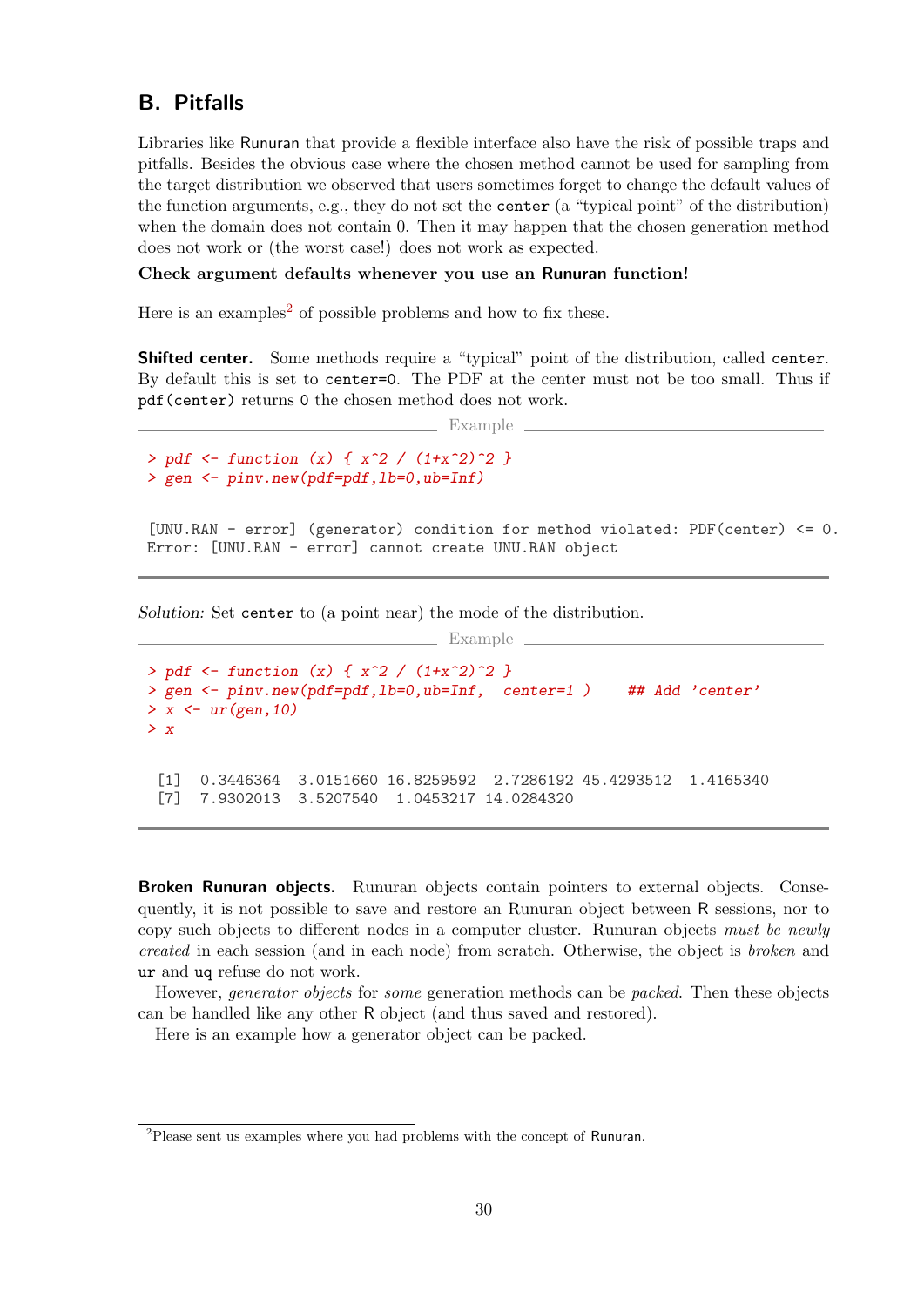```
__ Example _
```

```
> ## create a unuran object using method 'PINV'
> gen <- pinv.new(dnorm,lb=0,ub=Inf)
> ## such an object can be packed
> unuran.packed(gen) <- TRUE
> ## it can be still used to draw a random sample
> x < -ur(\text{gen},10)> x
 [1] 1.05652322 1.28578965 0.04888065 0.18073055 1.86142574 1.98850799
 [7] 1.29794464 0.42343953 0.16113175 0.09831801
> ## we also can check whether a unuran object is packed
> unuran.packed(gen)
[1] TRUE
```
Now we can save or R session and start a new one with the previously saved workspace restored. Then we can reuse object gen (after loading library Runuran).

Without packing gen, it would be broken after restoring the saved workspace.

Example \_

[Previously saved workspace restored]

> library(Runuran)  $>$  ur(gen, 10)

Error in ur(gen, 10) : [UNU.RAN - error] broken UNU.RAN object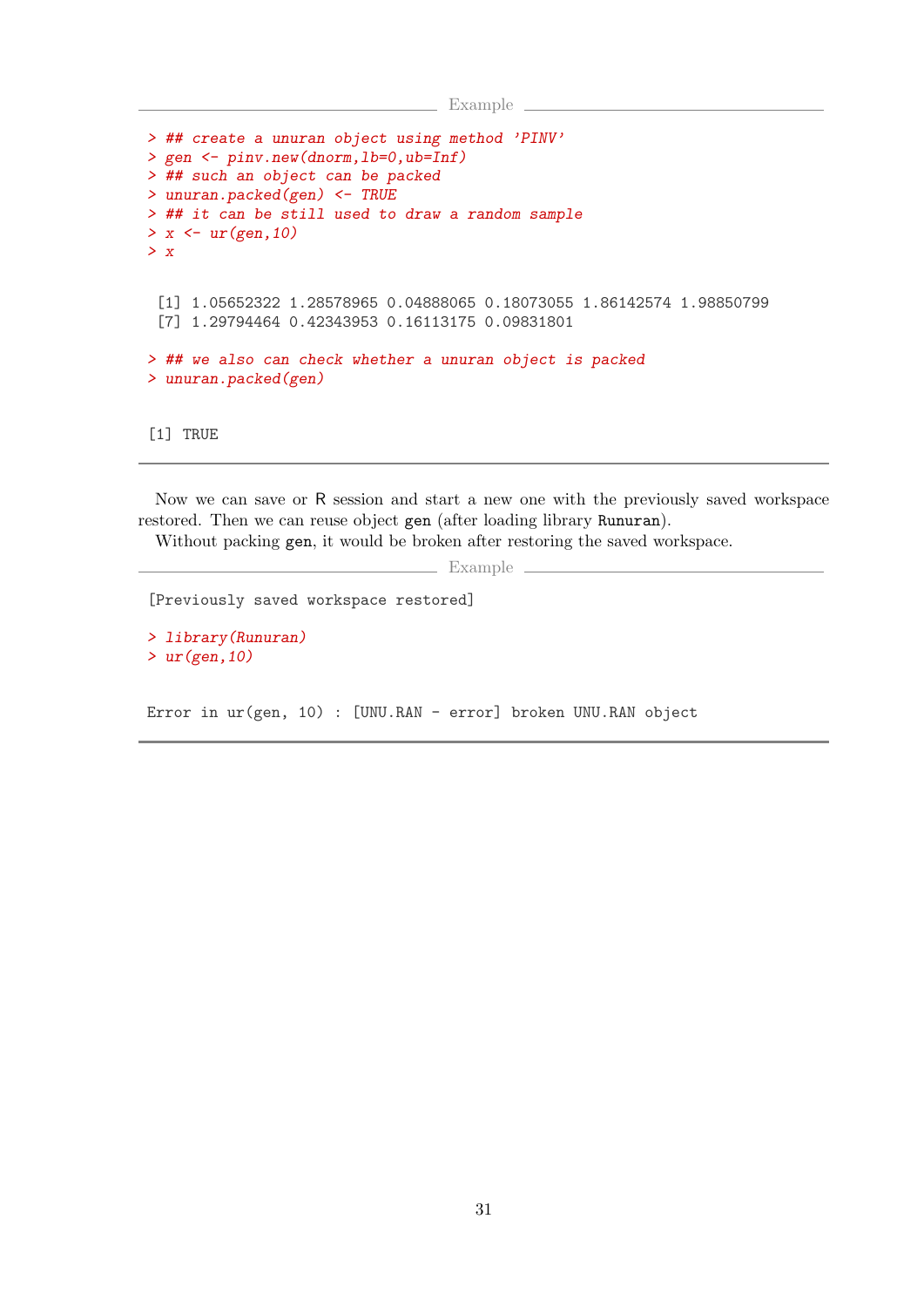# <span id="page-31-0"></span>C. Glossary

CDF – cumulative distribution function.

center – "typical point" of distribution ("near the mode").

HR – hazard rate (or failure rate).

inverse local concavity – local concavity of inverse PDF  $f^{-1}(y)$  expressed in term of  $x = f^{-1}(y)$ . Is is given by

$$
i cf(x) = 1 + x f''(x)/f'(x) .
$$

mode – maximum of PDF.

local concavity – maximum value of c such that PDF  $f(x)$  is  $T_c$ -concave. Is is given by

$$
lc_f(x) = 1 - f''(x) f(x)/f'(x)^2.
$$

log-concave – a PDF  $f(x)$  (and hence the corresponding distribution) is called *log-concave* if  $\log(f(x))$  is concave, i.e., if  $(\log(f(x))'' \leq 0$ . See also  $T_0$ -concave.

For discrete distributions, a PMF  $p$  is log-concave if and only if

$$
p_i \ge \sqrt{p_{i-1} p_{i+1}} \quad \text{for all } i.
$$

- PDF probability density function.
- PMF probability mass function.

PV – (finite) probability vector.

- URNG uniform random number generator.
- $U(a, b)$  continuous uniform distribution on the interval  $(a, b)$ .
- $T_c$ -concave a PDF  $f(x)$  is called T-concave if the transformed function  $T(f(x))$  is concave. We only deal with transformations  $T_c$ , where

|           | transformation                             |
|-----------|--------------------------------------------|
| $c=0$     | $T_0(x) = \log(x)$                         |
|           | $c=-1/2\,\big \,\,T_{-1/2}(x)=-1/\sqrt{x}$ |
| $c\neq 0$ | $T_c(x) = \text{sgn}(c) \cdot x^c$         |

In particular, a PDF  $f(x)$  is  $T_c$ -concave when its local concavity is less than c, i.e.,  $\mathrm{lc}_f(x) \leq c$ .

u-error – for a given approximate inverse CDF  $X = G^{-1}(U)$  the u-error is given as

$$
u\text{-error} = |U - F(G^{-1}(U))|
$$

where  $F$  denotes the exact CDF. Goodness-of-fit tests like the Kolmogorov-Smirnov test or the chi-squared test look at this type of error.

 $u$ -resolution – the maximal tolerated  $u$ -error for an approximate inverse CDF.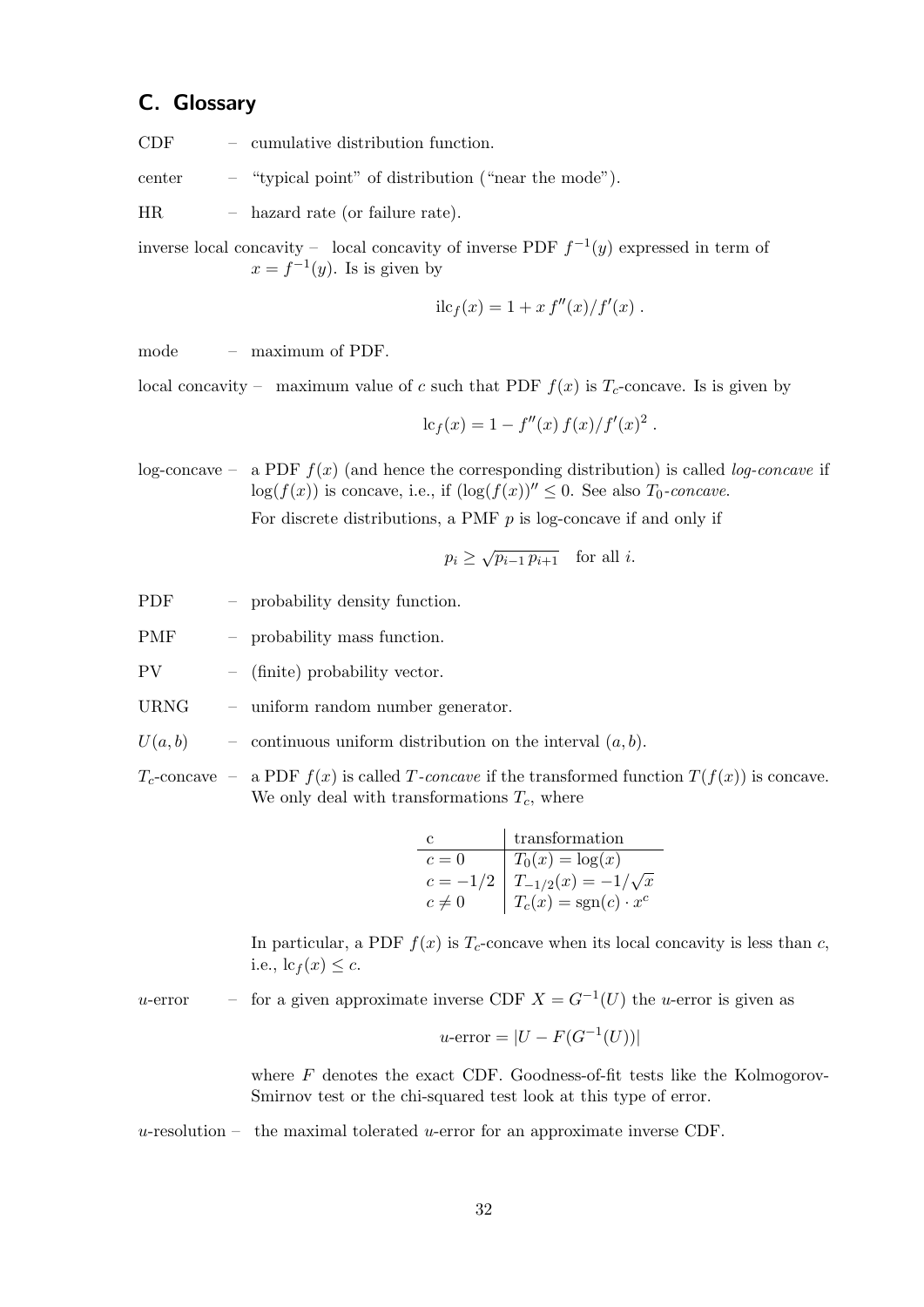x-error – for a given approximate inverse CDF  $X = G^{-1}(U)$  the x-error is given as

$$
x\text{-error} = |F^{-1}(U) - G^{-1}(U)|
$$

where  $F^{-1}$  denotes the exact inverse CDF. The x-error measure the deviation of  $G^{-1}(U)$  from the exact result. Notice that we have to distinguish between absolute and relative x-error. In UNU.RAN we use the absolute x-error near  $0$ and the relative x-error otherwise, see [Section A.1.1](#page-22-0) for more details.

 $x$ -resolution – the maximal tolerated  $x$ -error for an approximate inverse CDF.